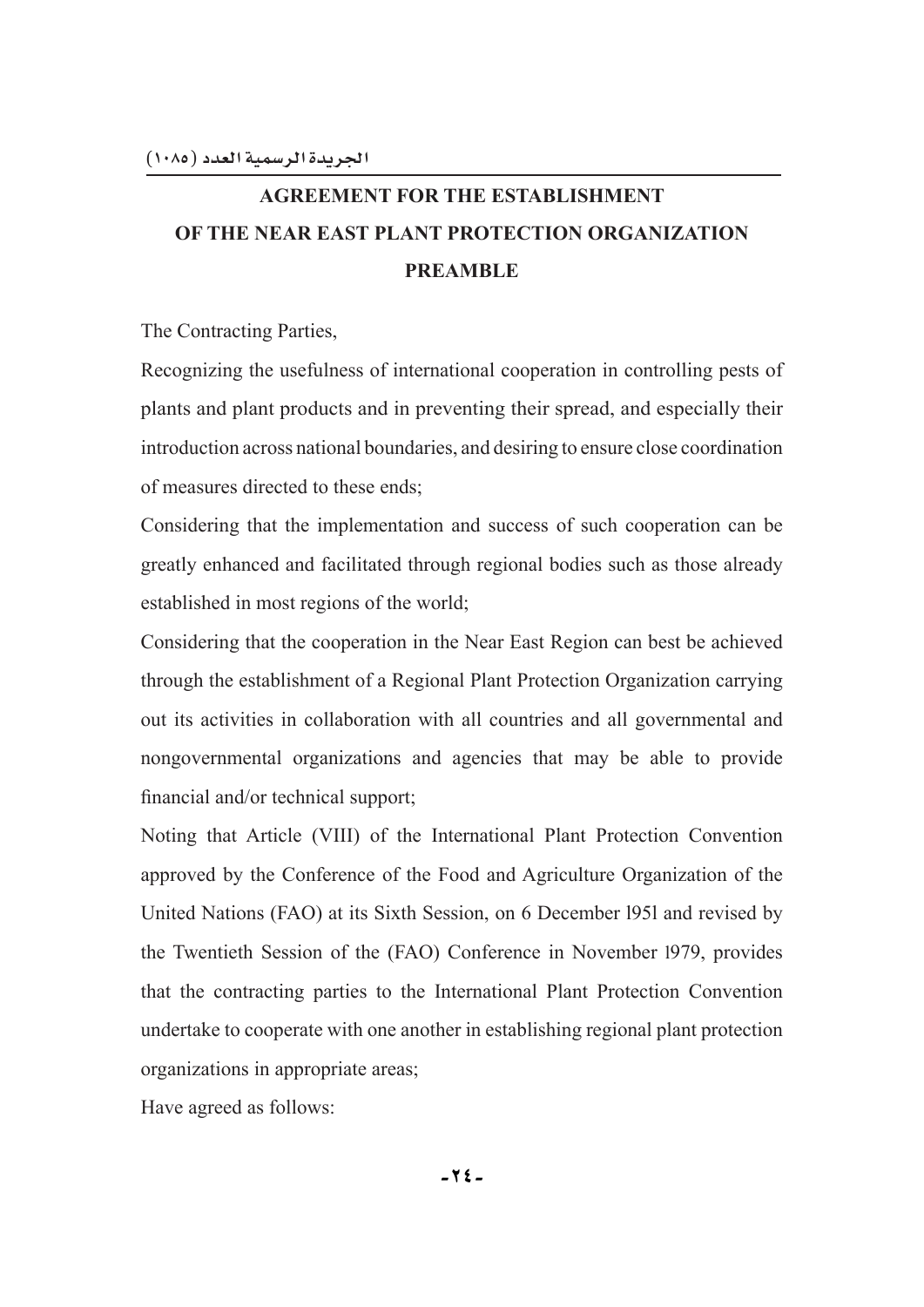# **ARTICLE I**

# **Establishment**

The Contracting Parties hereby establish the Near East Plant Protection Organization (NEPPO), hereinafter referred to as "the Organization", with the objectives and functions set out in Articles (III) and (IV) below.

# **ARTICLE II**

# Definitions

For the purpose of this Agreement and in accordance with the provisions of Article (II) of the International Plant Protection Convention:

"plants" comprise living plants and parts thereof, including seeds;

"plant products" comprise unmanufactured material of plant origin (including seeds insofar as they are not included in the term "plants") and those manufactured products which, by their nature or that of their processing, may create a risk for the spread of pests;

"pests" means any form of plant or animal life or any pathogenic agent, injurious or potentially injurious to plants or plant products.

# **ARTICLE III**

# **Objectives**

The objectives of the Organization shall be primarily to promote international cooperation in the Region in strengthening plant protection activities and capabilities with the aim of:

- a controlling pests of plants and plant products in an appropriate manner;
- b preventing the spread of economically important pests of plants and plant products and especially their introduction across national boundaries;
- c minimizing interference with international trade resulting from phytosanitary measures.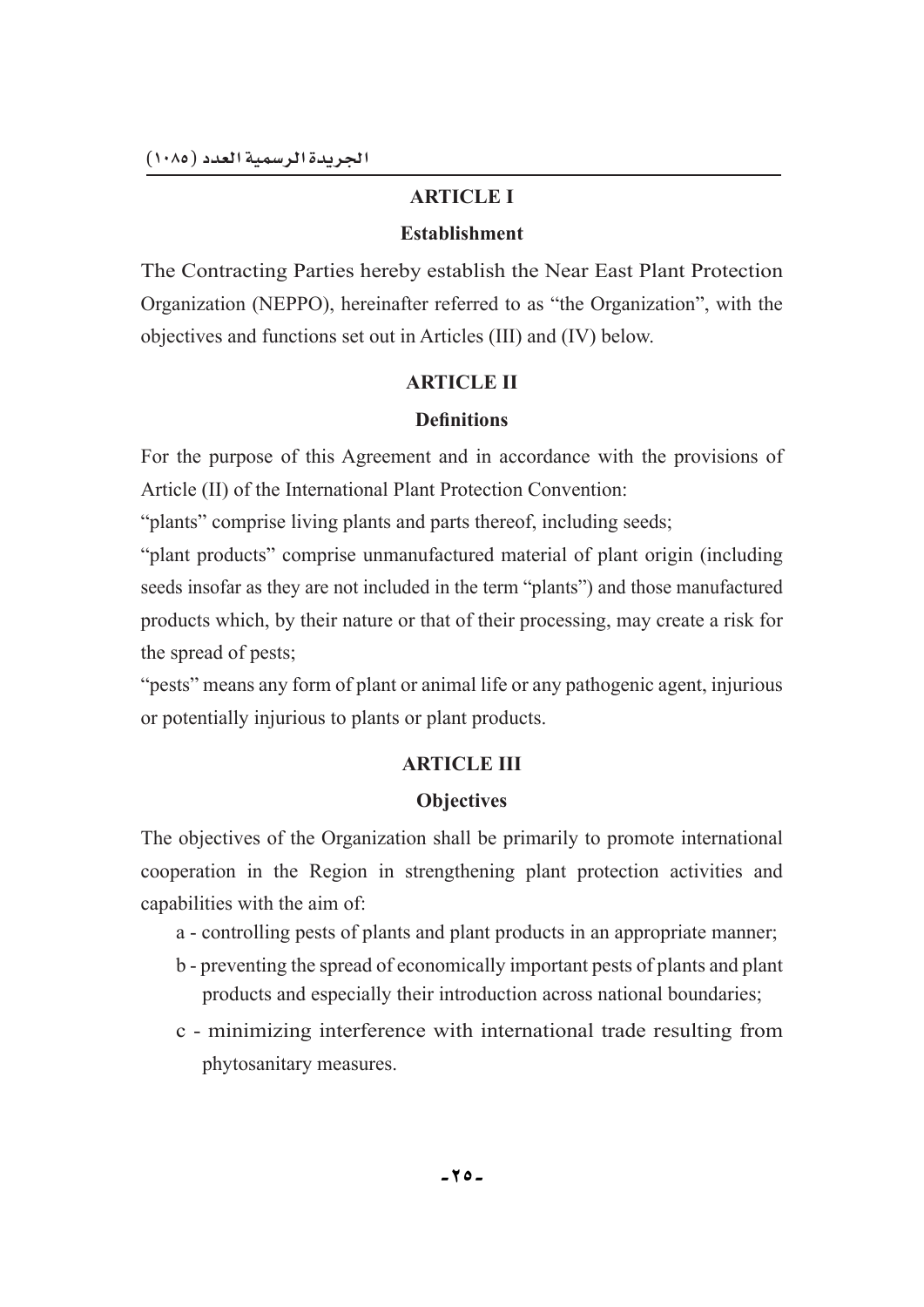# **ARTICLE IV**

### **Functions**

In order to achieve its objectives, the Organization shall:

- a promote the implementation of the provisions of the International Plant Protection Convention with particular attention to measures for the control of pests, and advise Governments on the technical, administrative and legislative measures necessary to prevent the introduction and spread of pests of plants and plant products;
- b promote the implementation of the provisions of the International Code of Conduct on the Distribution and Use of Pesticides adopted by the (FAO) Conference at its Twenty third Session in November l985 and amended at its Twenty fifth Session in November 1989;
- c assist Governments where necessary in carrying out measures to be taken in relation to the functions set out in (a) and (b);
- d coordinate and stimulate where practicable international campaigns against pests of plants and plant products;
- e obtain information from Governments, and any other source, on the existence, outbreak or spread of pests of plants and plant products and convey such information to Member States and organizations concerned;
- f provide for the exchange of information on national phytosanitary legislation, or other measures affecting the free movement of plants and plant products;
- g promote the harmonization of quarantine measures particularly phytosanitary principles, procedures and pest risks assessment in order that phytosanitary conditions are not used as unjustifiable trading restrictions;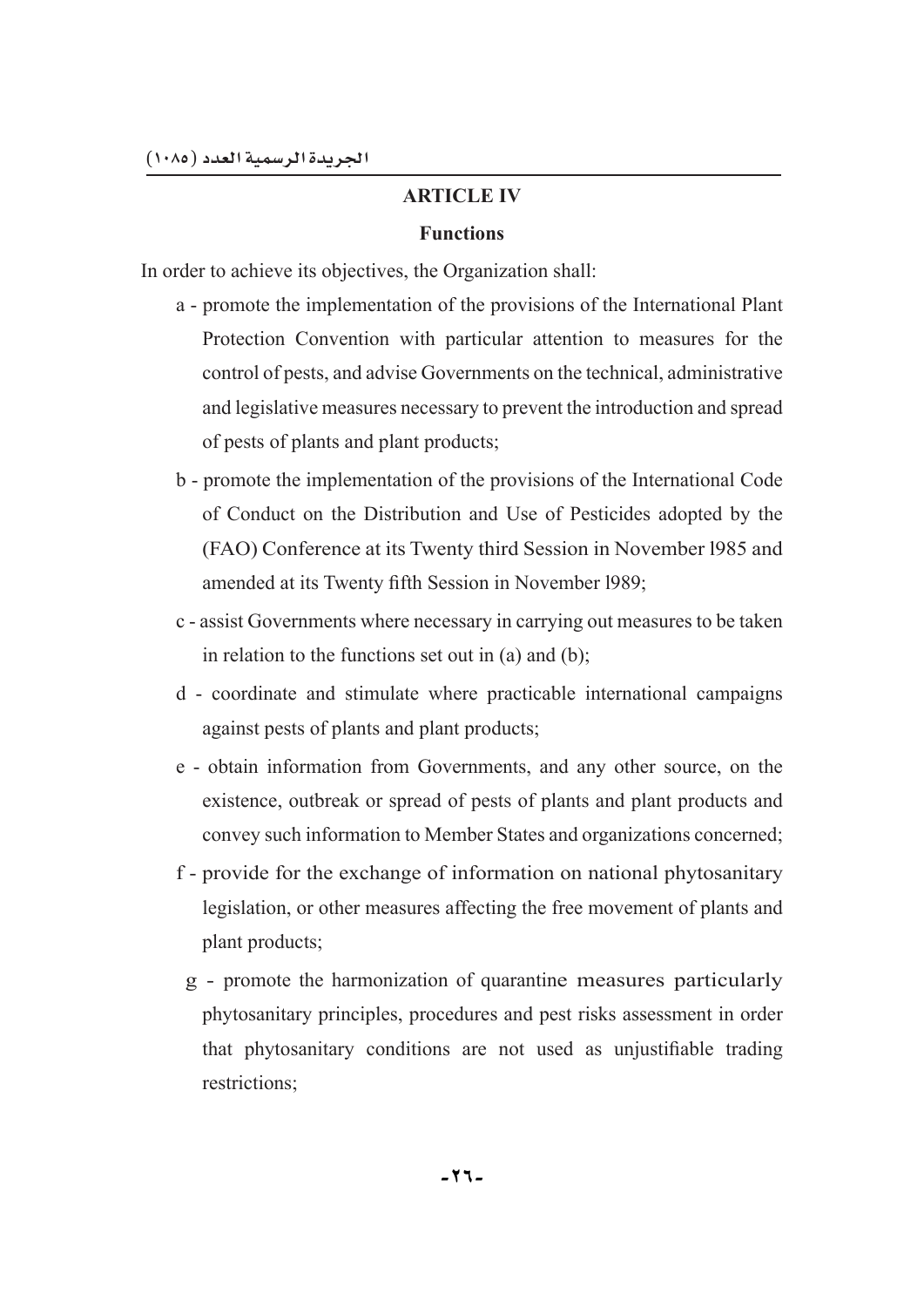- h facilitate cooperation in research on pests of plants and plant products and methods for their control and in the exchange of relevant scientific information;
- i publish in an appropriate form material for publicity purposes or for technical or scientific advancement as may be determined by the Organization;
- j make recommendations to Governments on any of the matters referred to in this Article;
- k take all necessary and appropriate action to achieve the objectives of the Organization.

### **ARTICLE V**

#### **Seat**

The seat of the Organization shall be in Rabat (Kingdom of Morocco). However, if on the date on which this Agreement enters into force Morocco has not deposited an instrument of ratification or accession in respect of this Agreement, the seat of the Organization shall be determined by the Governing Council by a twothirds majority of its members.

#### **ARTICLE VI**

### **Membership**

The Members of the Organization shall be:

- a those States specified in Annex (I) to this Agreement which ratify or accede to this Agreement in accordance with Article (XIX.l);
- b those States not specified in Annex (I) which are admitted to membership in accordance with Article (XIX.5).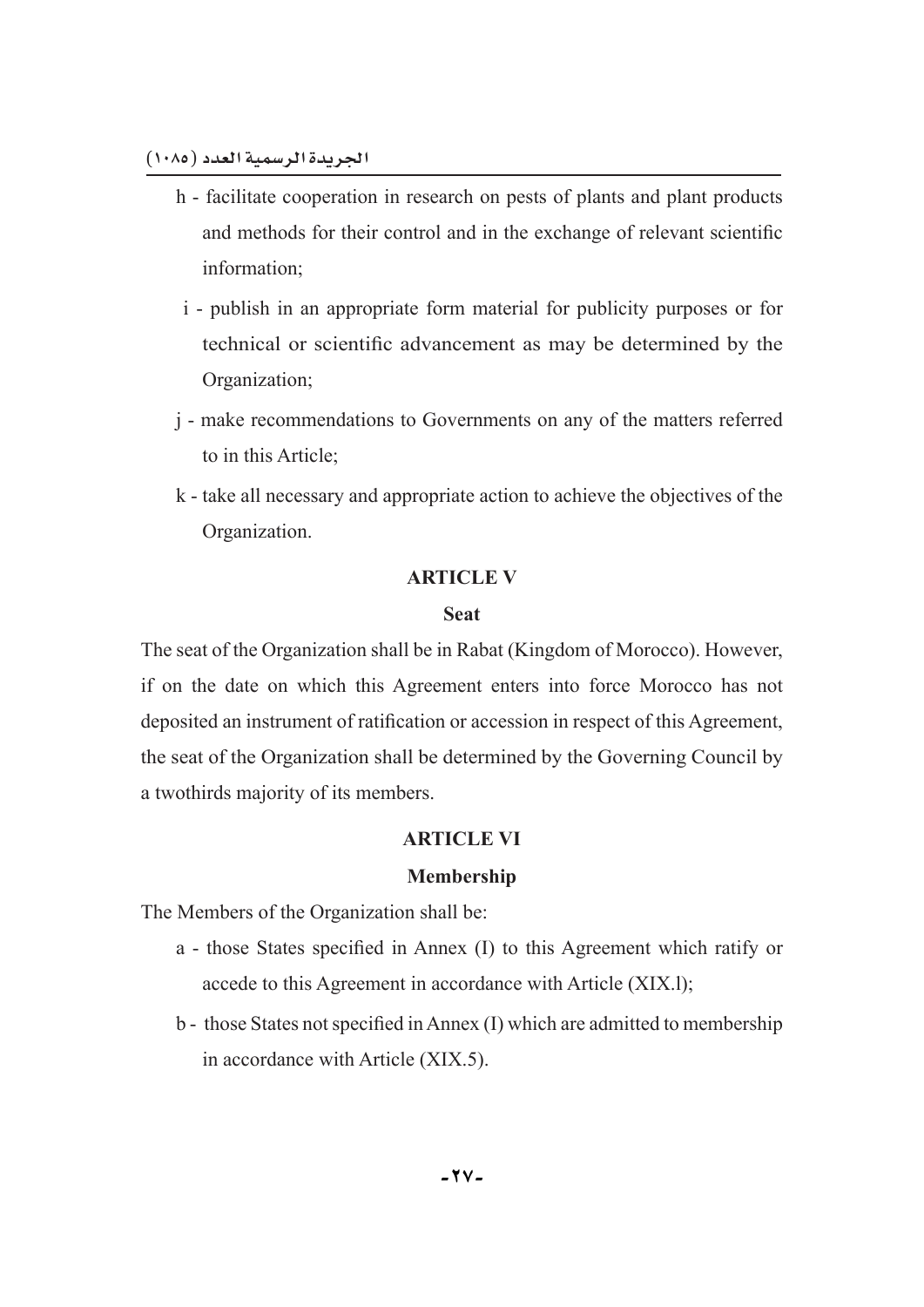# **ARTICLE VII**

# **National Plant Protection Committees**

- l Each State which becomes a Member of the Organization shall establish a Plant Protection Committee responsible for plant protection activities.
- 2 The Plant Protection Committee shall be composed, in particular, of representatives from:
	- i the national plant protection services;
	- ii the national plant protection research institutions; and
	- iii the national plant protection academic institutions.

# **ARTICLE VIII**

# **Rights and Obligations of the Member States**

- l Member States shall, in accordance with this Agreement, have the right:
	- a to obtain on request information available within the Organization on such matters relating to the objectives and functions of the Organization as may be of concern to them, including guidelines for obtaining technical assistance, and collaboration in the study of their problems;
	- b to designate the appropriate national authority which will ensure liaison between the Government and the Organization; and
	- c to receive free of charge publications and other information that may be distributed by the Organization.
- 2 In addition to obligations provided for elsewhere in this Agreement, Member States shall have the following obligations:
	- a to collaborate in deciding upon the technical activities of the Organization;
	- b to provide, as soon as possible, information reasonably requested by the Organization, to the extent that this is not contrary to any laws or regulations of the Member State;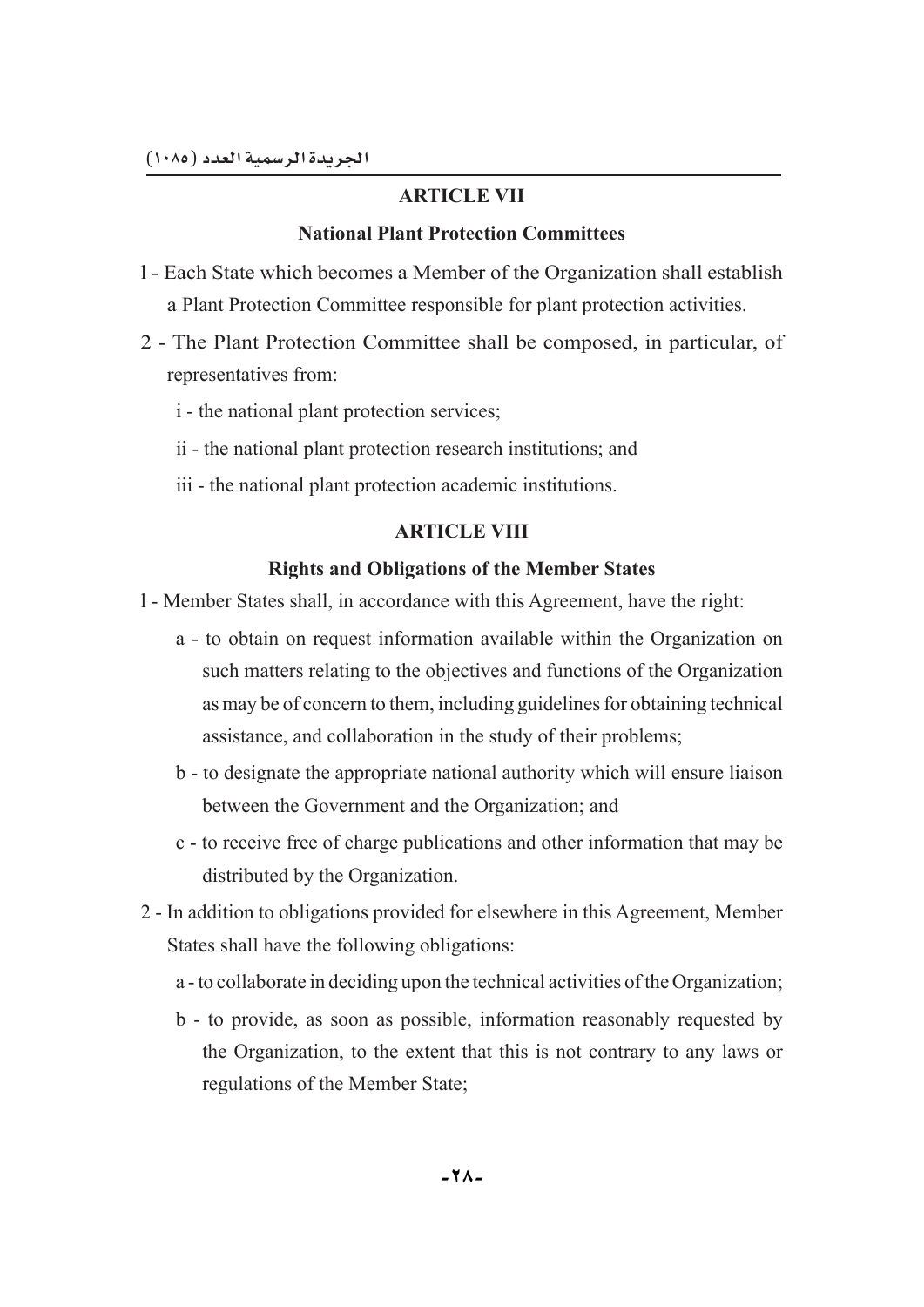- c to accord to the Organization and its Member States, insofar as it may be possible under the constitutional procedures of the respective States, such facilities as may be required for the successful functioning of the Organization; and
- d to collaborate, in general, in the fulfillment of the objectives and functions of the Organization.

# **ARTICLE IX**

# **7he Governing Council**

- l The Organization shall have a Governing Council consisting of all Member States. The Governing Council shall be the supreme body of the Organization.
- 2 The Governing Council shall adopt its own Rules of Procedure.
- 3 The Governing Council shall hold a regular session once every two years at such time and place as it shall determine.
- 4 Special sessions of the Governing Council may be convened by its Chairman at the request of one third of the Member States.
- 5 At each regular session, the Governing Council shall elect its Chairman and other officers. The Chairman, who shall remain in office until the next regular session of the Governing Council, shall serve in the same capacity both in the Governing Council and the Executive Committee.
- 6 Each Member State shall have one vote. Unless otherwise provided in this Agreement, all decisions of the Governing Council shall be taken by a simple majority of the votes cast. A simple majority of the Member States shall constitute a quorum.
- 7 The Governing Council may, in its Rules of Procedure, establish a procedure whereby the Chairman may obtain a vote of the Members of the Governing Council on a specific question without convening a meeting of the Council.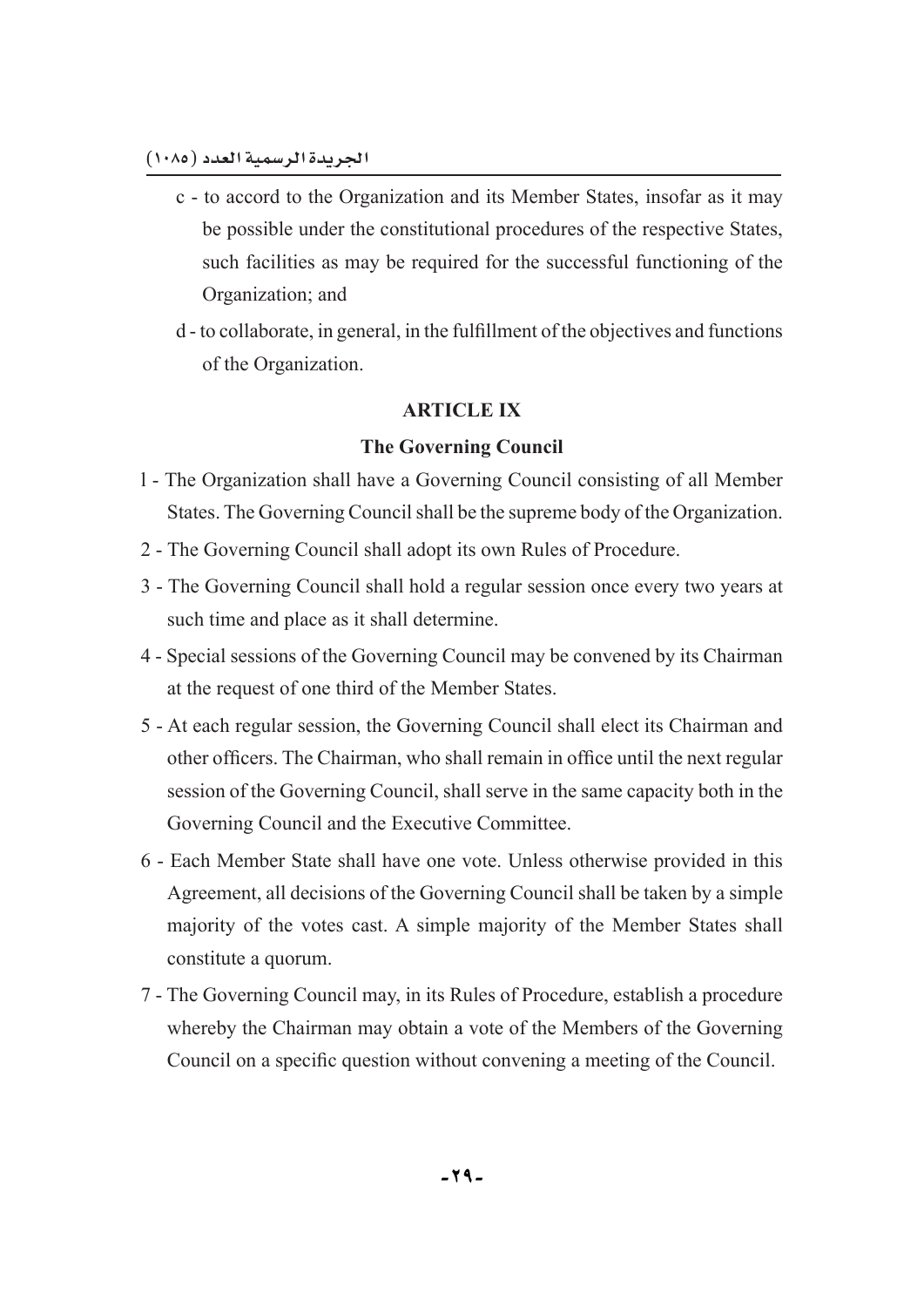# **ARTICLE X**

# **Functions of the Governing Council**

- l The functions of the Governing Council shall be to:
	- a review the report and the recommendations submitted to it by the Executive Committee on the work of the Organization since its preceding regular session;
	- b determine the policy of the Organization and approve its programme of work and budget;
	- c determine the contributions of Member States as provided in Article (XVI.3);
	- d adopt harmonized standards, guidelines and recommendations regarding plant protection;
	- e lay down general principles for the management and development of the Organization;
	- f review the report on the work of the Organization and the audited accounts referred to in Article (XV.3)(a);
	- g adopt the Financial Regulations and the Administrative Regulations of the Organization, and appoint auditors;
	- h elect the members of the Executive Committee referred to in Article (XIII.l);
	- i appoint the Executive Director of the Organization in accordance with Article (XV.l);
	- j admit States to membership in accordance with Article (XIX.5);
	- k adopt amendments to this Agreement in accordance with Article (XX);
	- l adopt rules governing the arbitration of disputes;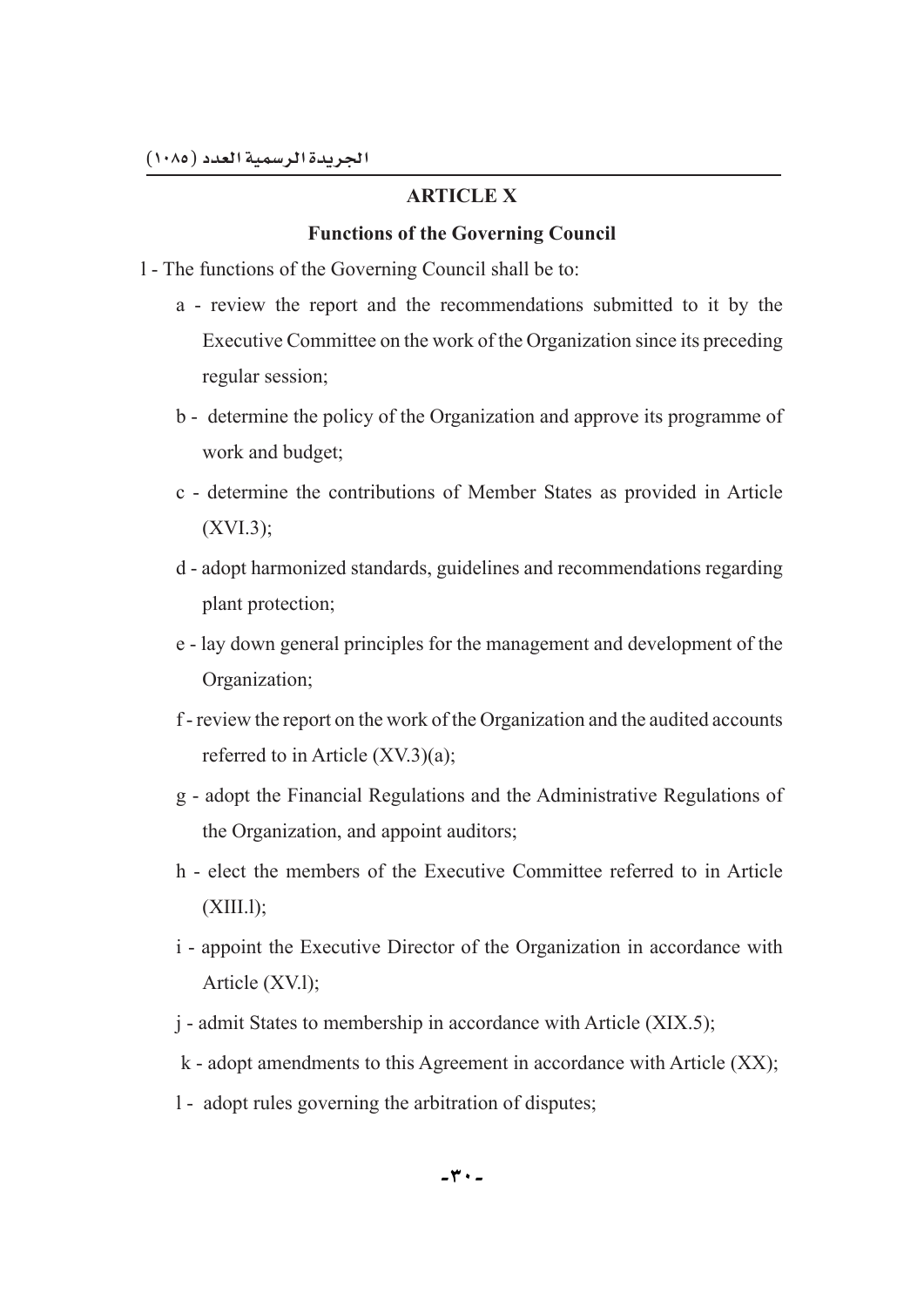- m approve formal arrangements with other organizations or institutions referred to in Article (XVIII) and with governments, including any headquarters agreement concluded between the Organization and the State in which the seat of the Organization is situated (hereinafter referred to as "the host State");
- n decide on the creation of any subsidiary body which may be necessary or useful for the carrying out of the functions of the Organization and their dissolution when appropriate;
- o adopt Staff Regulations determining the general terms and conditions of employment of the staff; and
- p perform all other functions that have been entrusted to it by this Agreement or that are necessary or useful to carry out the Organization's activities.
- 2- The Governing Council may, within the limits determined by it, delegate any matter coming within its functions to the Executive Committee, with the exception, however, of the functions specified in subparagraphs (a), (b), (c),  $(d)$ ,  $(h)$ ,  $(i)$ ,  $(i)$  and  $(k)$  of paragraph  $(l)$ .

# **ARTICLE XI**

# Adoption of Harmonized Standards, Guidelines and Recommendations **Regarding Plant Protection**

Any harmonized standards, guidelines and recommendations adopted by the Governing Council under Article  $(X,1)(d)$  shall be adopted by a two thirds majority of members present and voting and shall be transmitted to the Member States for their acceptance.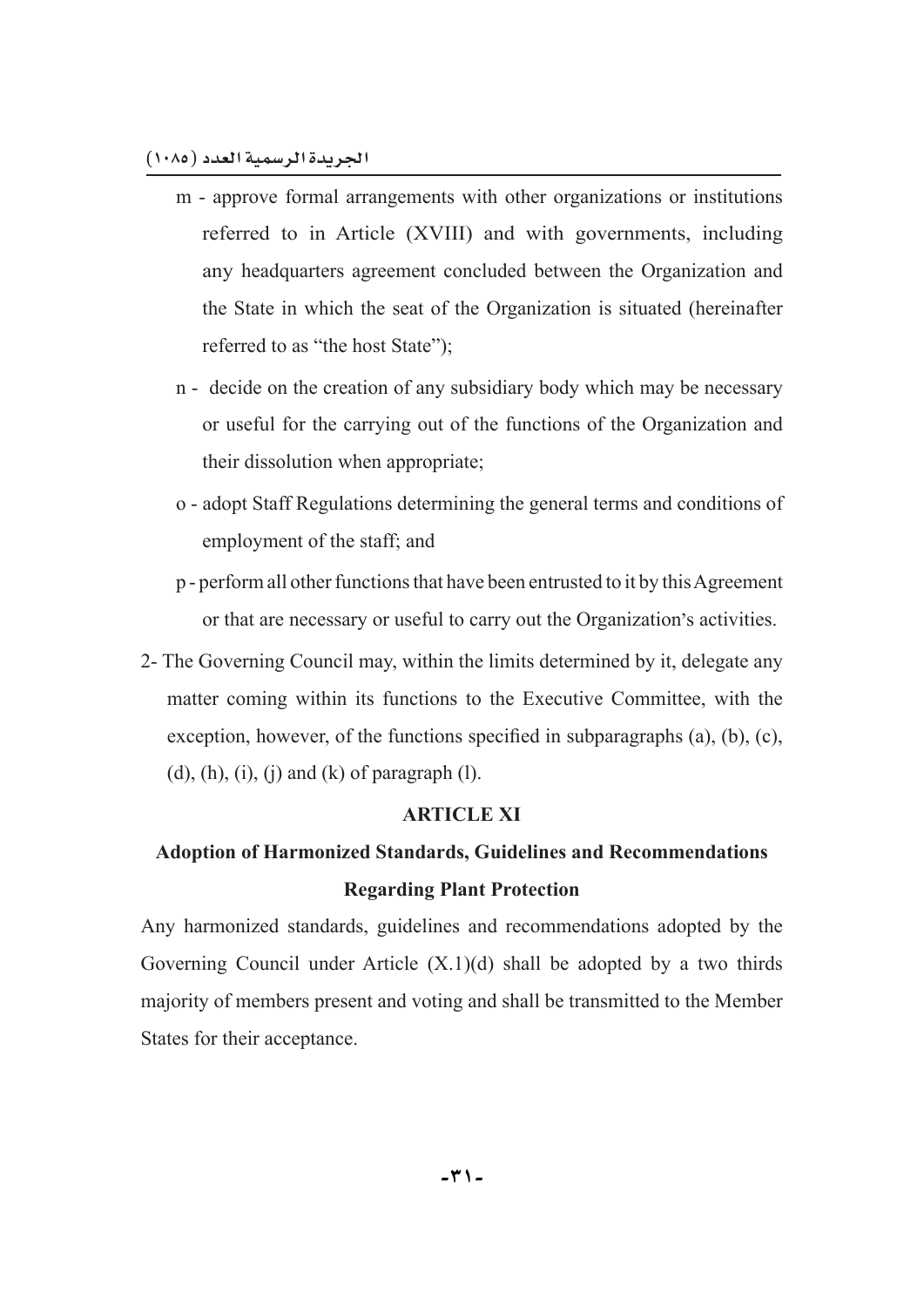# **ARTICLE XII**

### **Observers**

The Executive Director may invite, subject to the approval of the Governing Council, non-member States, organizations and institutions that are able to make a significant contribution to the activities of the Organization to be represented at sessions of the Governing Council as observers.

# **ARTICLE XIII**

# **The Executive Committee**

- l The Organization shall have an Executive Committee composed of the Chairman, elected as provided for in Article (IX.5), and of designated representatives of six Member States elected by the Governing Council.
- 2 The six Member States referred to in paragraph (1) shall be elected with due regard to the agro-climatic diversity of the Region and the principle of rotation among Member States at each regular session of the Governing Council, for terms of two years. However, at the first regular session of the Governing Council, three of the six Member States shall be elected for terms of three years. At subsequent regular sessions, the Governing Council shall specify the commencement of the two year term to be served by each of the six Member States elected at the session concerned. Any vacancy in the Committee occurring in the period between elections shall be filled by another Member State coopted, with its concurrence, by the remaining members. The State coopted shall be a member of the Executive Committee until the end of the term of the State that it is replacing.
- 3 The Executive Committee shall meet at least once a year at such time as it shall determine. Special sessions of the Executive Committee may be convened at the request of the Chairman or of a majority of its members. Sessions of the Executive Committee shall normally be held at the seat of the Organization.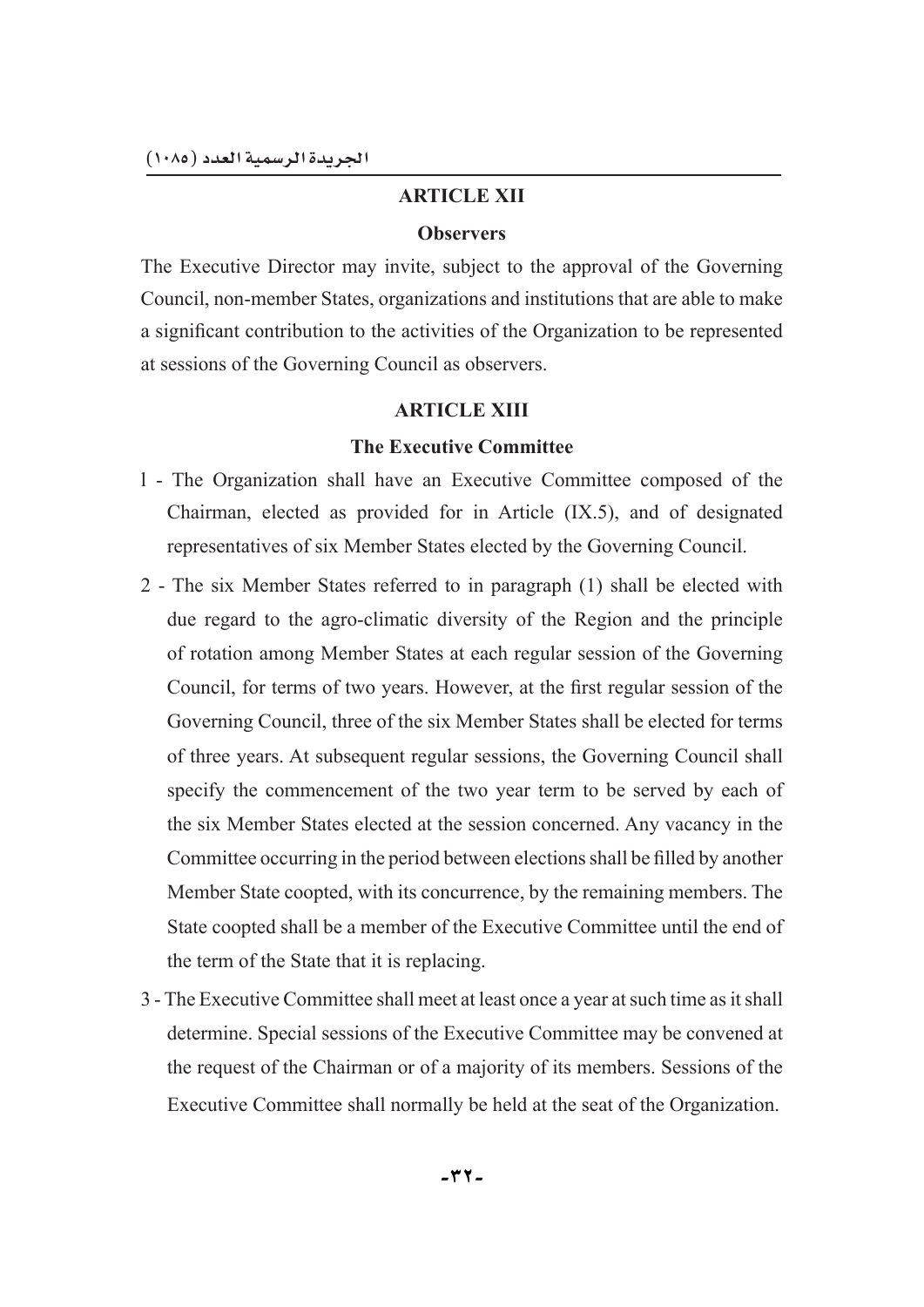- 4 With the exception of the Chairman, who is elected by the Governing Council, as provided for in paragraph (5) of Article (IX), the Executive Committee shall, at the annual session provided for in paragraph (3) of this Article, elect its officers from among its members. The officers shall hold office until the next annual session. The Executive Committee shall adopt its own rules of procedure. All decisions shall be taken by a simple majority of the votes cast. A simple majority of the members shall constitute a quorum.
- 5 The Governing Council may establish rules whereby the Chairman may consult the members of the Executive Committee by correspondence or other rapid means of communication, should matters of exceptional urgency requiring action by the Committee arise between two of the Committee's sessions.
- 6 The Executive Committee shall:
	- a review the activities of the Organization;
	- b make recommendations to the Governing Council on any matters relevant to the Council's functions;
	- c give guidance to the Executive Director of the Organization on the implementation of the policy and decisions adopted by the Governing Council;
	- d carry out any other functions entrusted to it by this Agreement or delegated to it by the Governing Council pursuant to Article (X.2); and
	- e establish specialized working groups in order to meet particular situations, when required.
- 7 At each session the Executive Committee shall adopt a report which shall be submitted to the Governing Council.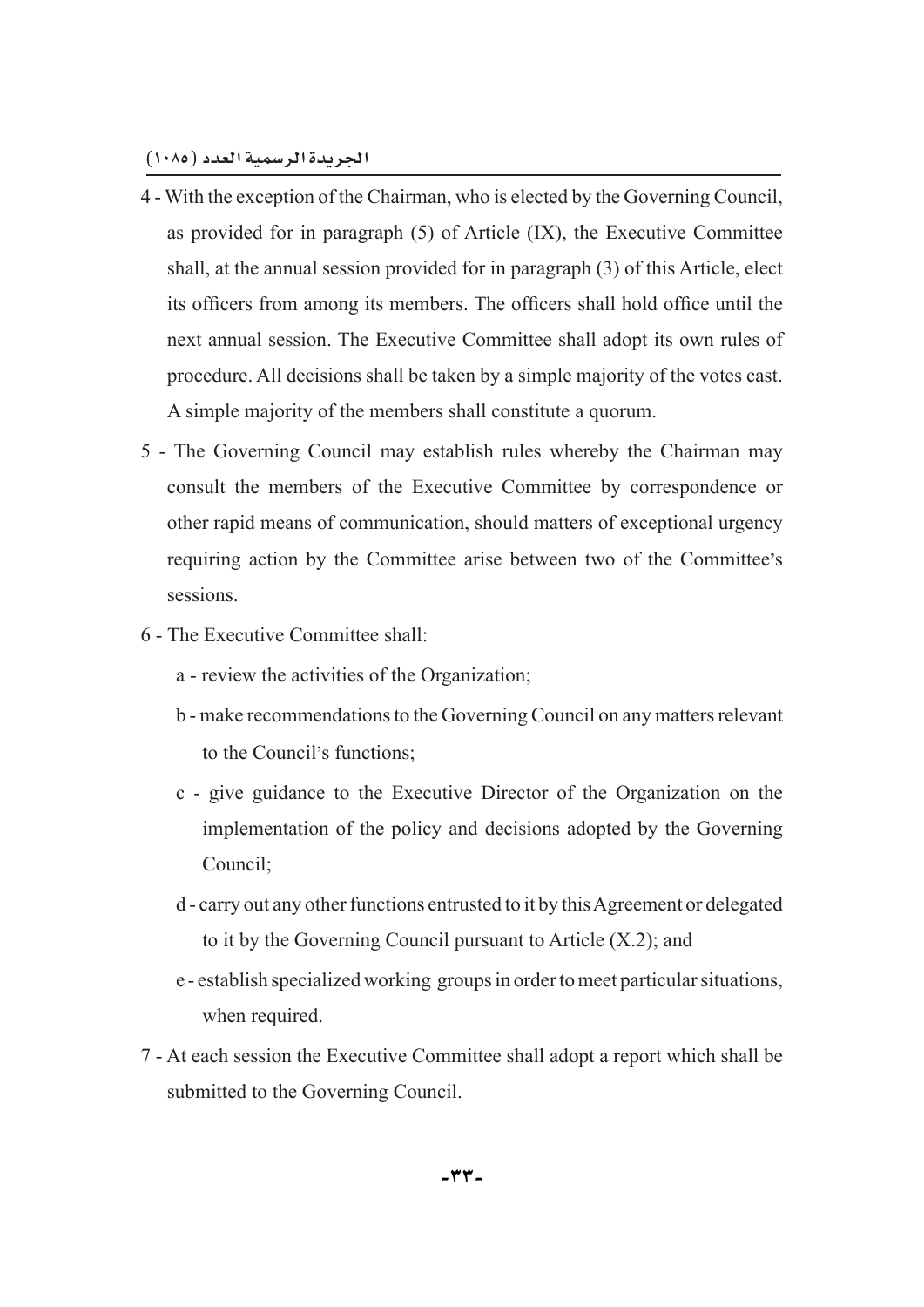# **ARTICLE XIV**

### **Subsidiary Bodies**

As provided for in Article  $(X, l)(n)$ , the Governing Council may establish, as required, ad hoc or permanent bodies constituted by individuals chosen on the basis of their expertise in plant protection to advise the Executive Committee on specific technical matters. As provided for in Article  $(XIII.6)(e)$ , the Executive Committee may establish specialized working groups in order to meet particular situations.

# **ARTICLE XV**

### **The Executive Director and Staff**

- l The Organization shall have an Executive Director appointed by the Governing Council on such conditions as it may determine.
- 2 The Executive Director shall be the legal representative of the Organization. He shall direct the work of the Organization in accordance with the policy and decisions adopted by the Governing Council and under the guidance of the Executive Committee.
- 3 The Executive Director shall, through the Executive Committee, submit to the Governing Council at each regular session:
	- a a report on the work of the Organization, as well as the audited accounts; and
	- b a draft programme of work of the Organization and a draft budget for the following financial period.
- 4 The Executive Director shall:
	- a prepare and organize the sessions of the Governing Council and the Executive Committee and all other meetings of the Organization and shall provide the Secretariat therefor;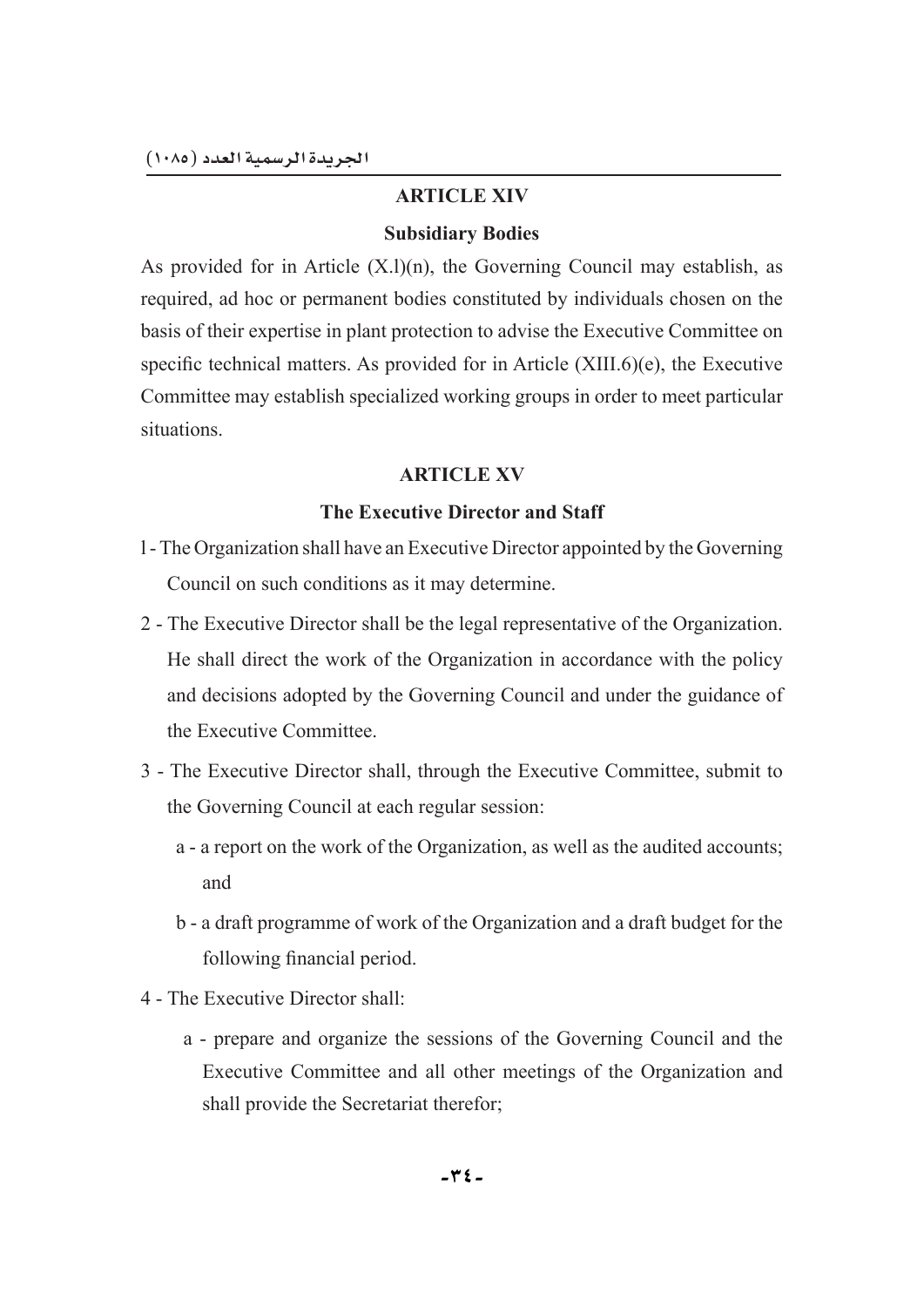- b ensure coordination among Members of the Organization;
- c organize conferences, symposia, regional training programmes and other meetings in accordance with the approved programme of work;
- d initiate proposals for joint action programmes with regional and other international bodies;
- e be responsible for the management of the Organization;
- f ensure the publication of research findings, training manuals, information printouts and other materials as required;
- g take action on other matters consistent with the objectives of the Organization; and
- h perform any other function as may be specified by the Governing Council.
- 5 The Executive Director shall be assisted by a Deputy Executive Director, appointed by him with the approval of the Executive Committee.
- 6 The Deputy Executive Director and the other staff members of the Organization shall be appointed by the Executive Director of the Organization in accordance with the policy and principles laid down by the Governing Council and in accordance with the Staff Regulations. The Executive Director shall promulgate Staff Rules, as required, to implement the foregoing.

### **ARTICLE XVI**

#### **Resources of the Organization**

- l The resources of the Organization shall include:
	- a the annual contributions of the Member States of the Organization;
	- b revenue obtained from the provision of services against payment;
	- c gifts, legacies, grants and any other form of donation, from any source, approved by the Executive Committee, provided that acceptance of such donation is compatible with the objectives of the Organization;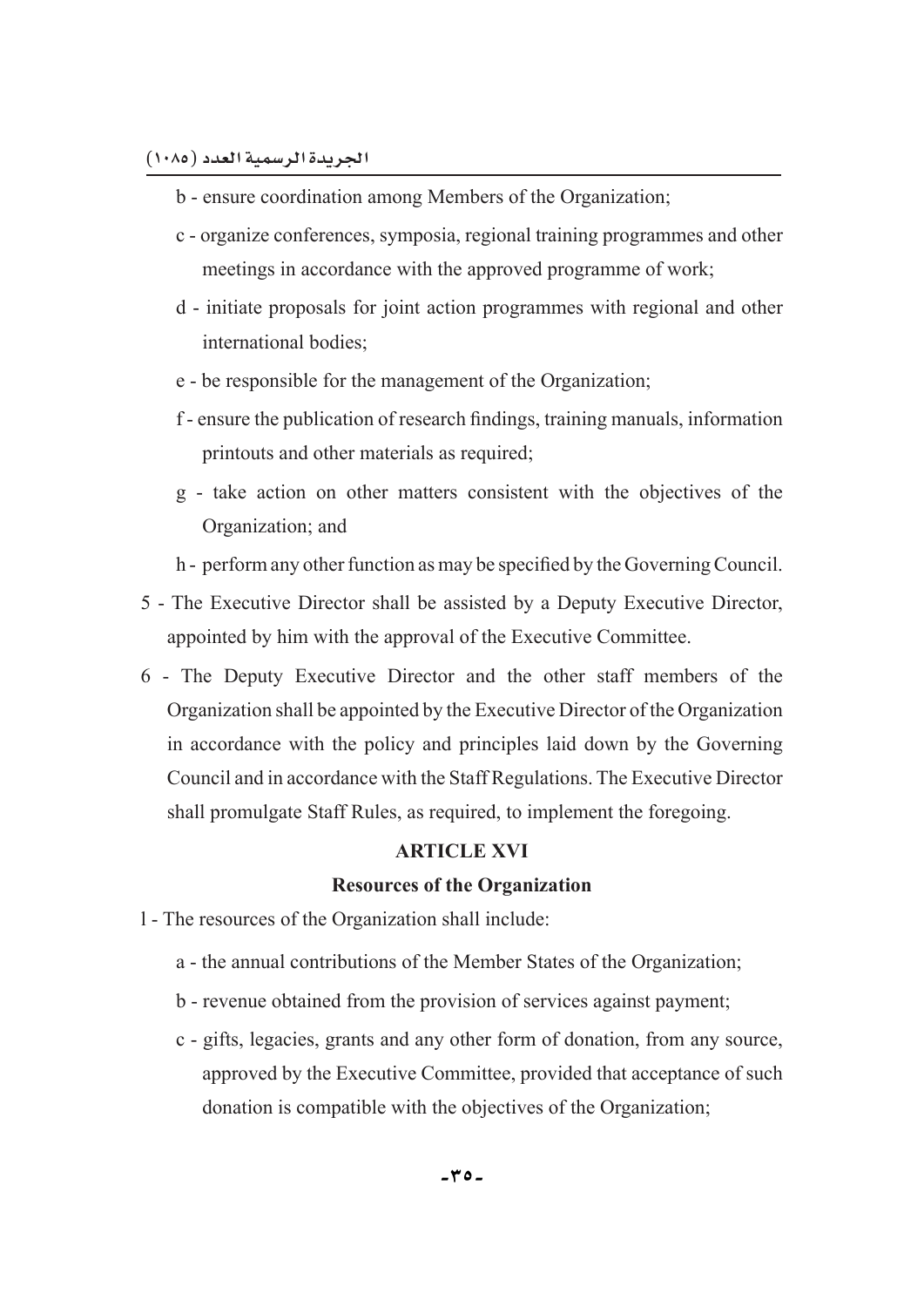- d the proceeds from the investment of liquid assets or part thereof;
- e such other resources as are approved by the Executive Committee and compatible with the objectives of the Organization.
- 2 The Member States of the Organization undertake to pay annual contributions in freely convertible currencies to the regular budget of the Organization.
- 3 At each regular session the Governing Council of the Organization shall by a twothirds majority of the votes cast, or by consensus when it is possible, determine the aggregate amount of contributions for the following biennium. The Governing Council shall apportion that amount on the basis of the rates at which the Member States contribute under the United Nations scale of assessments in force at the time.
- 4 To determine the annual contribution of each Member State, the amount apportioned to it shall be divided into two equal instalments, one of which shall be payable at the beginning of the first year of the biennium and the other at the beginning of the second year.
- 5 A Member State which is in arrears in the payment of its contribution to the Organization shall have no vote in the Governing Council and in the Executive Committee if the amount of its arrears equals or exceeds the amount of the contributions due from it for the two preceding calendar years. The Governing Council may, nevertheless, permit such a Member to vote in the Governing Council and in the Executive Committee if it is satisfied that the failure to pay was due to conditions beyond the control of the Member State.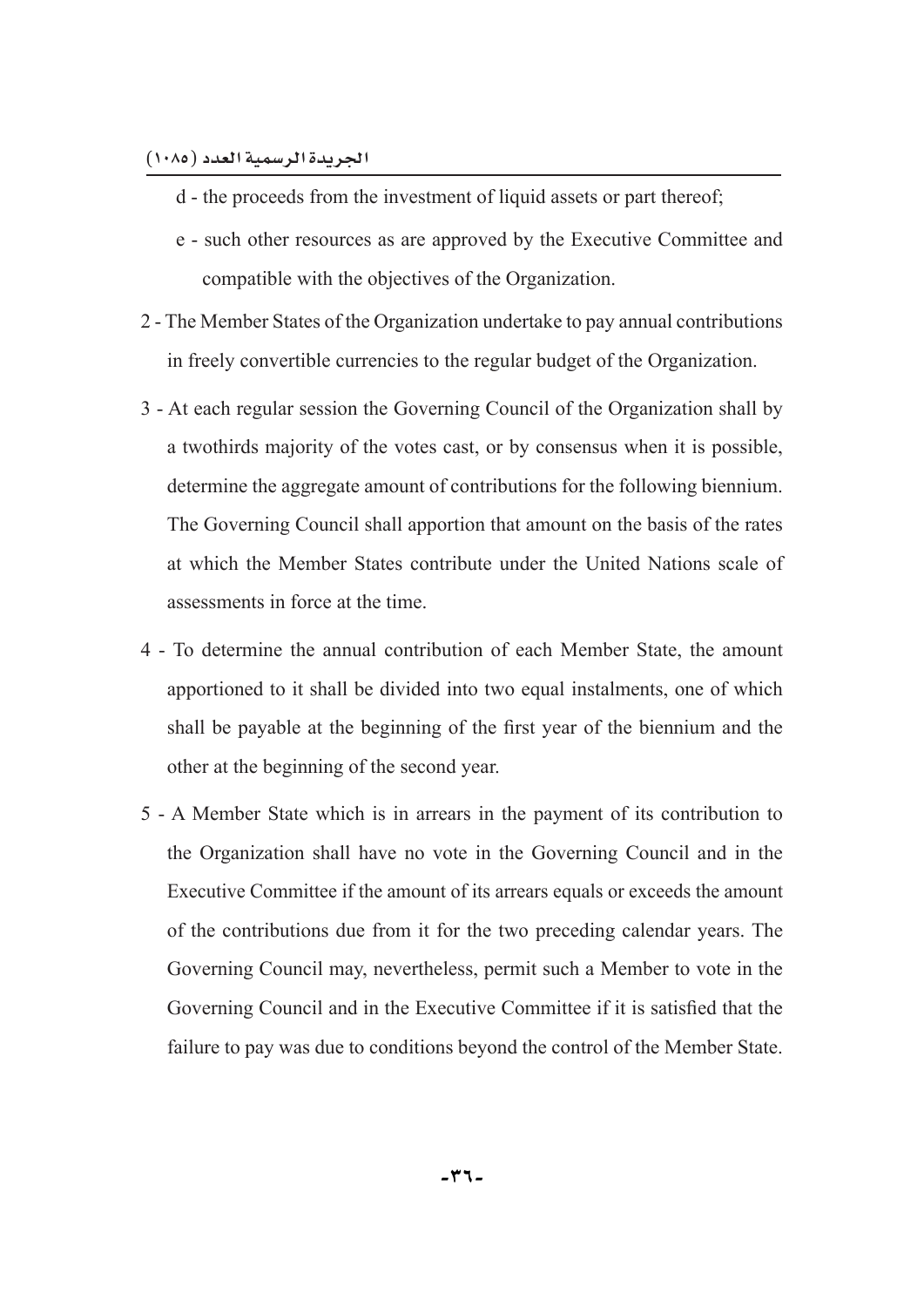# **ARTICLE XVII**

# **Legal Status, Privileges and Immunities**

- l The Organization shall be an autonomous intergovernmental organization. It shall have juridical personality and such legal capacity as may be necessary for the fulfillment of its objectives and for the exercise of its functions.
- 2 The Organization shall have the capacity to contract, to acquire and dispose of immovable and movable property, and to be a party to legal proceedings.
- 3 Each Member State of the Organization shall grant:
	- a to the Organization and its property, funds and assets, such privileges, immunities and facilities as may be appropriate to enable the Organization to carry out its activities; and
	- b to the representatives of any State or intergovernmental organization performing official duties in connection with the work of the Organization and to the Executive Director and staff of the Organization, such privileges, immunities and facilities as may be appropriate to enable them to perform their official duties.
- 4 Each Member State shall accord the status, privileges and immunities referred to above by applying, mutatis mutandis, to the Organization, the representatives of States and intergovernmental organizations and to the Executive Director and staff of the Organization, the privileges and immunities provided for in the Convention on the Privileges and Immunities of the Specialized Agencies adopted by the General Assembly of the United Nations on 2l November l947.
- 5 Without prejudice to paragraphs (3) and (4), the host State undertakes to accord the privileges, immunities and facilities set out in Annex (II) to this Agreement.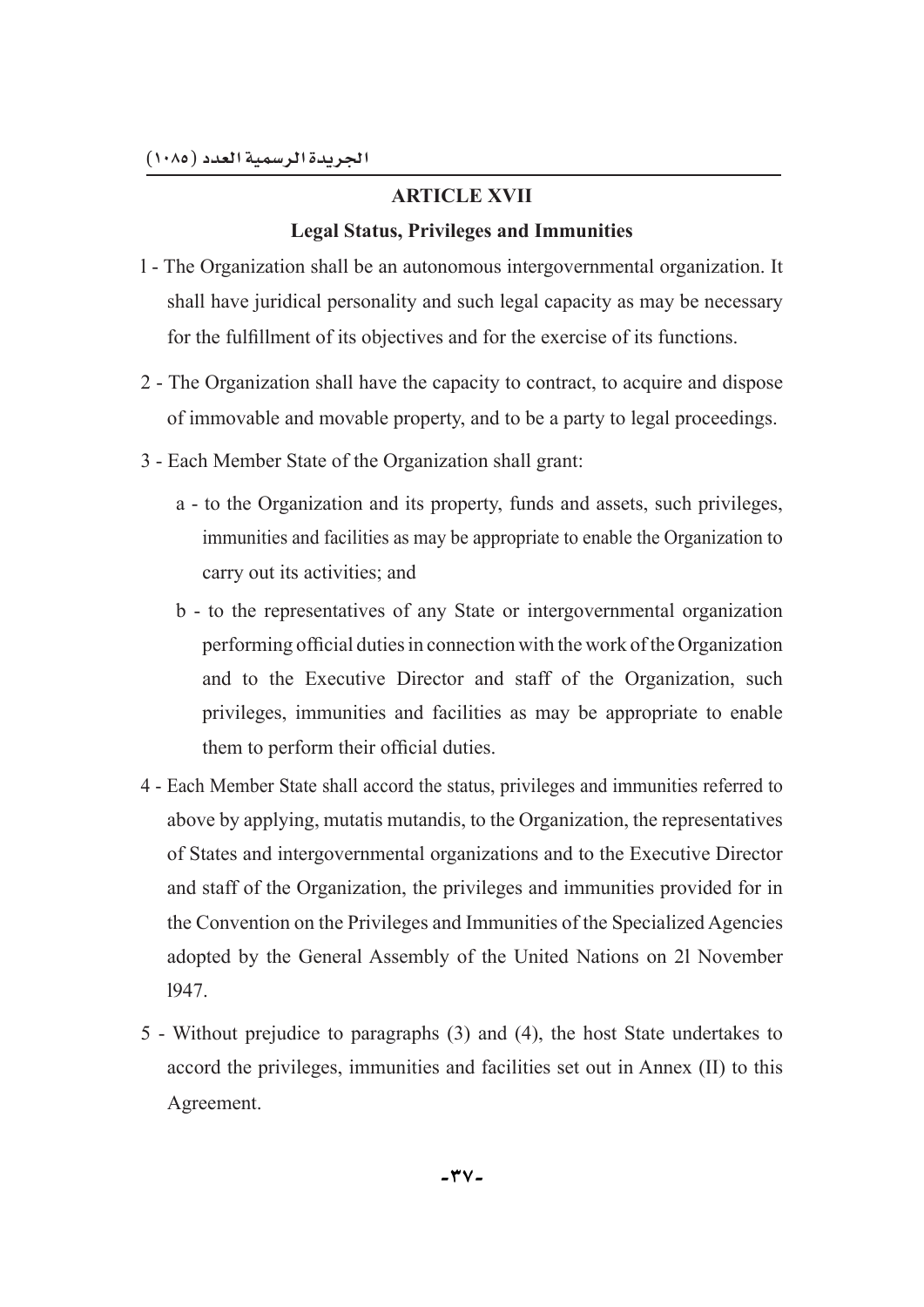6 - The Organization may conclude agreements with States in which offices of the Organization may be located, specifying the privileges, immunities and facilities to be enjoyed by the Organization to enable it to fulfill its objectives and to perform its functions.

# **ARTICLE XVIII**

### **Relations with other Organizations and Institutions**

The Organization may cooperate with other intergovernmental organizations or institutions. To this end, the Executive Director, acting under the authority of the Governing Council may establish working relationships with such organizations or institutions, and make any arrangements that may be necessary to ensure effective cooperation. Any formal arrangements entered into with such organizations and institutions shall be subject to the approval of the Governing Council.

### **ARTICLE XIX**

### **Signature, Ratification, Accession,**

Entry into Force and Admission

- 1 The States specified in Annex (I) may become parties to this Agreement by:
	- a signature of this Agreement followed by the deposit of an instrument of ratification; or
	- b deposit of an instrument of accession.
- 2 This Agreement shall be open for signature by the States specified in Annex (I) in Rabat, on the  $18<sup>th</sup>$  of February 1993 and thereafter at the Headquarters of the Food and Agriculture Organization of the United Nations (FAO) in Rome.
- 3 Instruments of ratification or accession shall be deposited with the Director General of (FAO) who shall be the Depositary of this Agreement.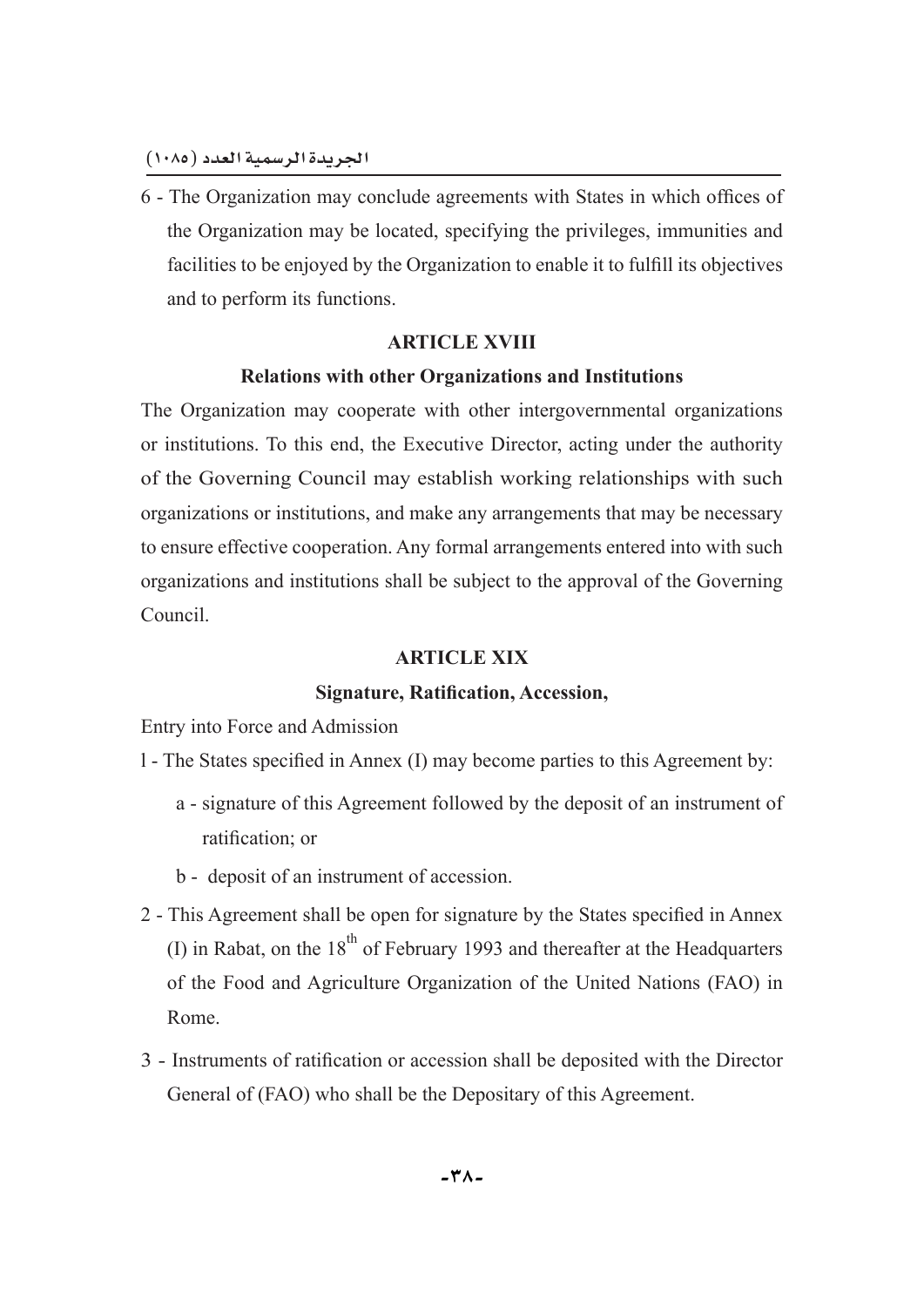- 4 This Agreement shall enter into force, with respect to all States that have ratified it or acceded to it, on the date when instruments of ratification or accession have been deposited by the Governments of at least ten of the States specified in Annex (I). Any other State specified in Annex (I) shall become a party to this Agreement on the date of the deposit of its instrument of ratification or accession.
- 5 At any time after the entry into force of this Agreement, any State which is not specified in Annex (I) may notify the Director General of (FAO) of its desire to become a Member of the Organization. The notification shall be accompanied by an instrument of accession, whereby the State consents to be bound by the provisions of this Agreement as from the date of its admission. The Director General of (FAO) shall transmit copies of the said notification and instrument to the Governing Council, through the Executive Director of the Near East Plant Protection Organization. If, by a two thirds majority of the votes cast, the Governing Council decides to admit the State, the latter's accession shall take effect on the date of that decision, which shall promptly be notified to the Director General of (FAO).
- 6 Ratification of this Agreement, or accession thereto, may not be made subject to any reservation.

#### **ARTICLE XX**

#### **Amendments**

l - Subject to paragraph (4), the Governing Council may amend this Agreement by a two thirds majority of the votes cast, provided that such majority is more than one half of the Member States. Amendments shall take effect, with respect to all contracting parties, on the sixtieth day after their adoption by the Governing Council.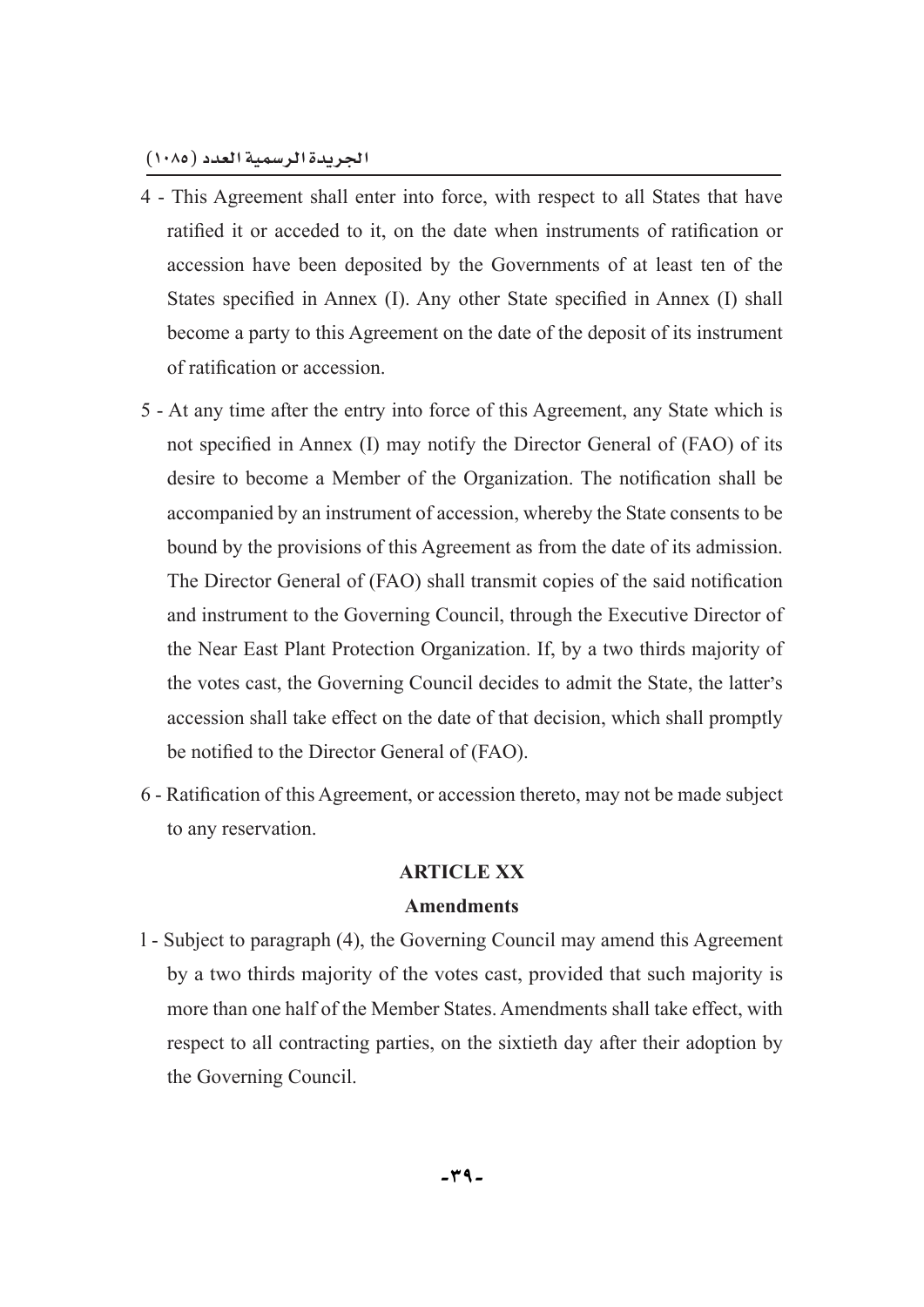- 2 Proposals for the amendment of this Agreement may be made either by the Executive Committee or by a Member State in a communication to the Director General of (FAO), who shall promptly notify the proposal to all Member States and to the Executive Director of the Organization.
- 3 No proposal for amendment shall be considered by the Governing Council unless it is notified by the Director General of (FAO) to the Member States at least sixty days before the opening day of the session at which it is to be considered. The adoption of any amendment shall promptly be notified to the Director General of (FAO).
- 4 Annex (II) to this Agreement may be amended only in the manner provided for therein.

# **ARTICLE XXI Withdrawal and Termination**

- l At any time after the expiration of four years from the date when it became a party to this Agreement any Member State may give notice of its withdrawal from the Organization to the Director General of (FAO). Such withdrawal shall take effect one year after the date when notice thereof was given or at any later date specified in the notice. The financial obligations of the Member State shall include the entire year in which the withdrawal takes effect.
- 2 Where withdrawal by a Member State results in there being less than ten Member States, the Governing Council shall proceed to the liquidation of the Organization and notify the Depositary accordingly.
- 3 For the purpose of the aforesaid liquidation, the Governing Council shall order the transfer to the host State of the land that it might have provided and of buildings and fixtures thereon, the return to the respective donors of any unused balance of donated funds, and the sale of any remaining assets.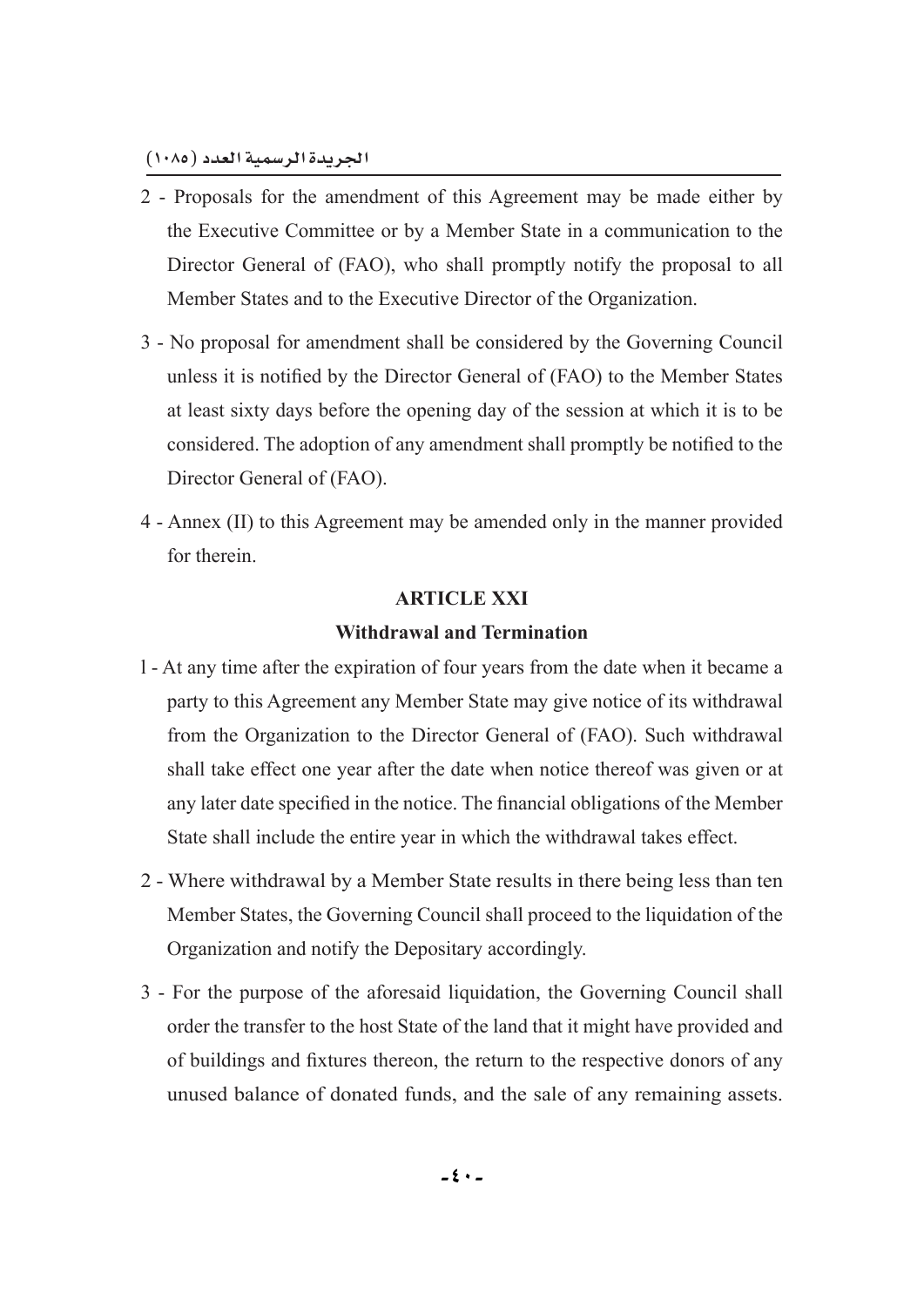The proceeds of the sale and any other funds of the Organization shall, after all obligations, including liquidation costs, have been met, be distributed among the States that were members of the Organization at the time when notice was given of the withdrawal referred to in paragraph (2), in proportion to the contributions that they had made, in accordance with Article (XVI.2) for the year during which the said notice was given.

# **ARTICLE XXII**

# **Interpretation and Settlement of Disputes**

Any dispute concerning the interpretation or application of this Agreement which cannot be settled by negotiation, conciliation or similar means may be referred by any party to the dispute to the Governing Council for its decision, which shall be final and binding upon the parties.

# **ARTICLE XXIII**

# **Depositary**

- l As provided for in Article (XIX), paragraph (3), the Director General of (FAO) shall be the Depositary of this Agreement. The Depositary shall:
	- a send certified copies of this Agreement to the Governments of the States specified in Annex  $(I)$ , and to any other government which so requests;
	- b arrange for the registration of this Agreement, upon its entry into force, with the Secretariat of the United Nations in accordance with Article (l02) of the Charter of the United Nations; and
	- c inform the States specified in Annex (I) and any State that has been admitted to membership of the Organization of:
		- i the signature of this Agreement and the deposit of instruments of ratification or accession in accordance with Article  $(XIX.1)$ ;
		- ii the date of entry into force of this Agreement in accordance with Article (XIX.4;)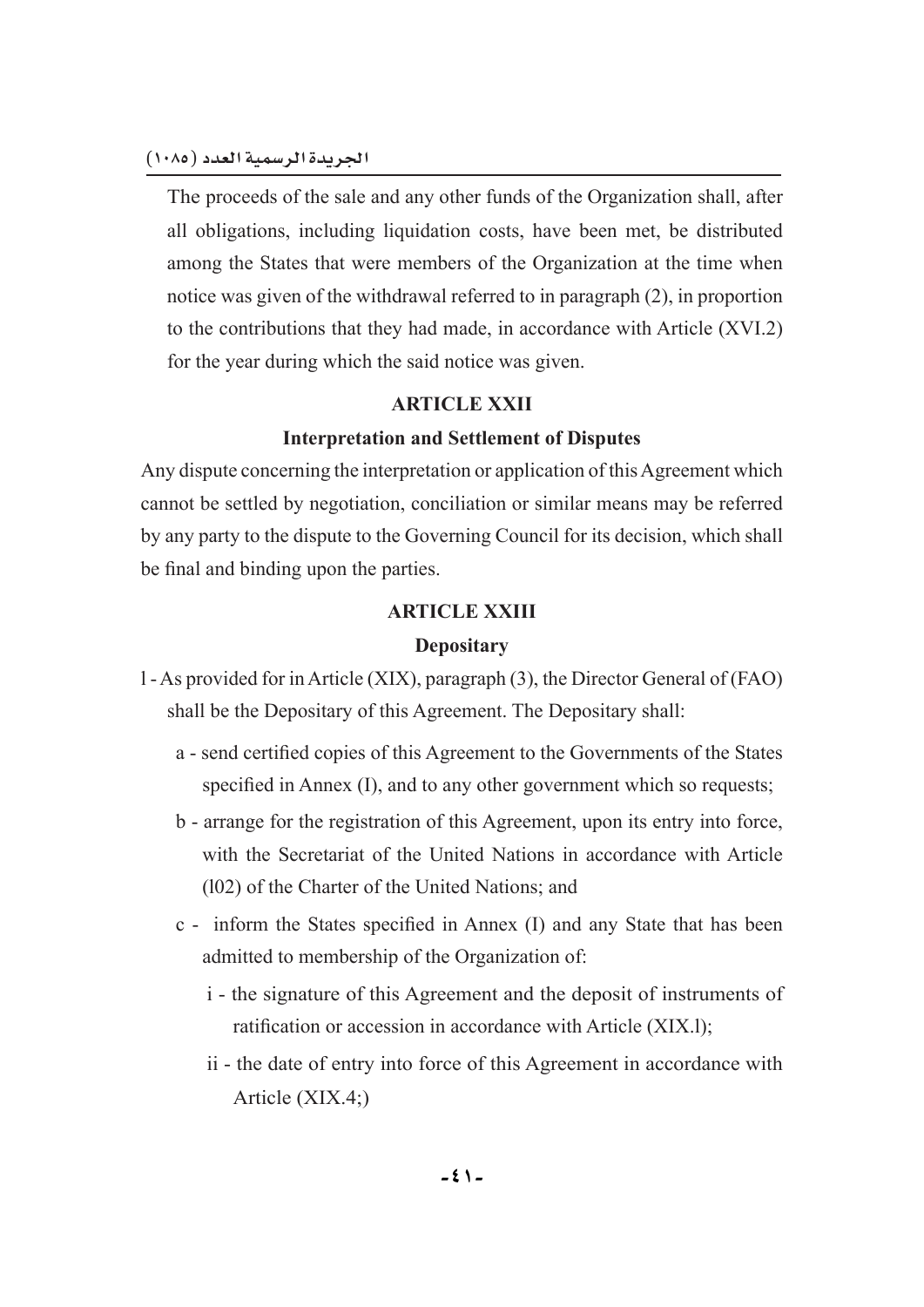- iii notification of the desire of a State to be admitted to membership of the Organization, and admissions, in accordance with Article  $(XIX.5)$ ;
- iv proposals for the amendment of this Agreement, and the adoption of amendments, in accordance with Article (XX);
- v notices of withdrawal from the Organization in accordance with Article (XXI.l); and
- $vi$  any notification received in accordance with Article (XXI.2).
- 2 The original of this Agreement shall be deposited in the archives of (FAO).

# **ARTICLE XXIV**

#### **Annexes**

Annexes (I) and (II) shall constitute an integral part of this Agreement. Done at Rabat, Morocco, on the  $18<sup>th</sup>$  of February 1993, in a single copy in Arabic, English and French languages, each version being equally authoritative.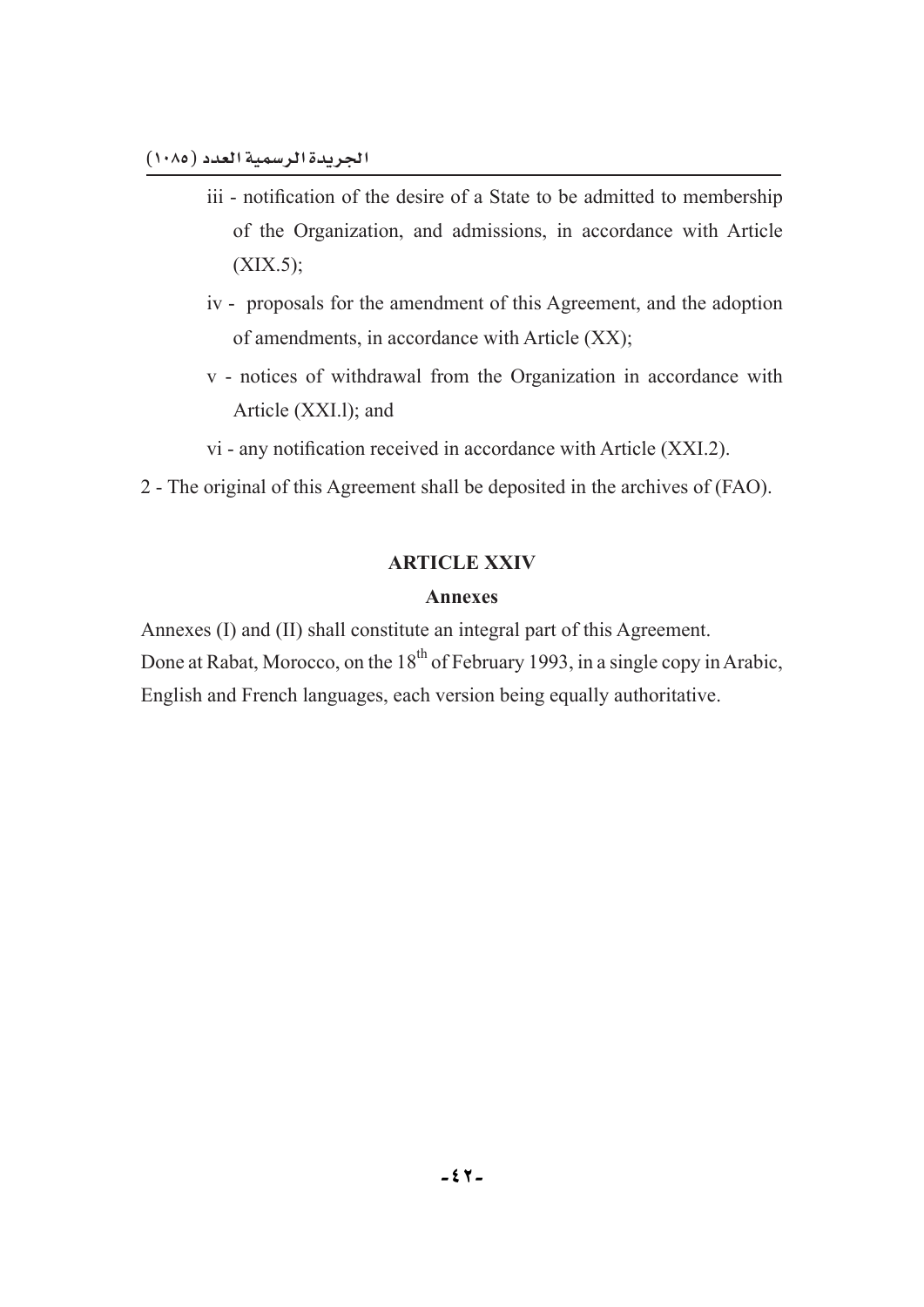# **ANNEX (I) TO THE AGREEMENT**

# **LIST OF STATES REFERRED TO IN ARTICLE VI(a)**

Afghanistan

Algeria

Bahrain

Cyprus

Djibouti

Egypt

Islamic Republic of Iran

Iraq

Jordan

Kuwait

Lebanon

Libyan Arab Jamahiriya

Malta

Mauritania

Morocco

Oman

Pakistan

Qatar

kingdom of Saudi Arabia

Somalia

Sudan

Syria

Tunisia

Turkey

United Arab Emirates

Republic of Yemen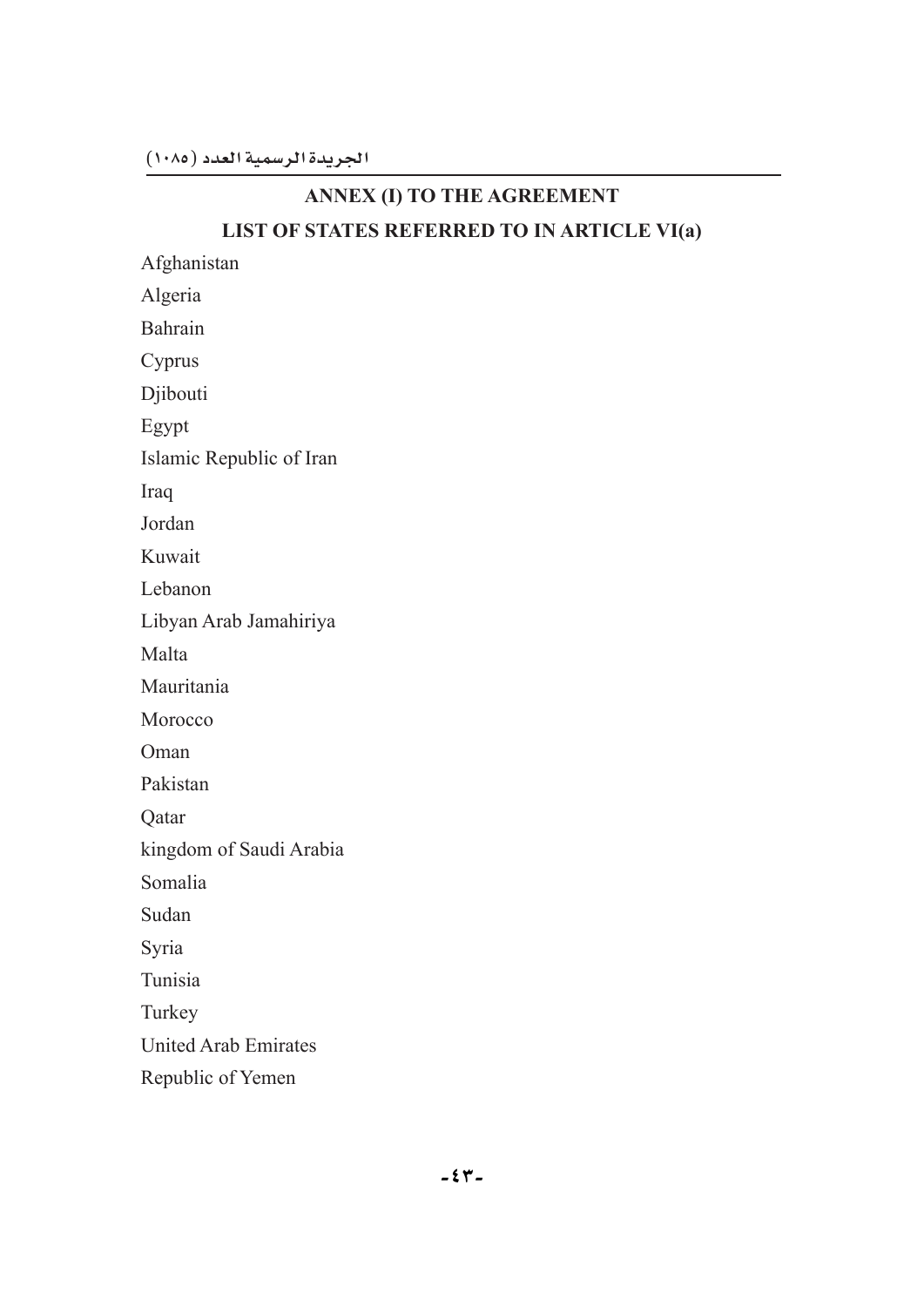# **ANNEX (II) TO THE AGREEMENT UNDERTAKINGS BY THE HOST STATE INTRODUCTION**

Pursuant to Article (XVII.5) of this Agreement, the present Annex relates to the additional rights and obligations of the host State. It shall apply to the State referred to in Part (B) for as long as that State is the host State.

# **PART (A) GENERAL PROVISIONS**

# **Section (I): Privileges, immunities and facilities accorded to the Organization**

- l Without prejudice to Article (XVII.3)(a) of this Agreement, the host State undertakes to accord the following privileges, immunities and facilities to the Organization and to its property, funds and assets, wherever located in that State:
	- a immunity from every form of legal process, except insofar as in any particular case the Organization has expressly waived immunity;
	- b immunity from search, requisition, confiscation, expropriation and any other form of interference;
	- c freedom to hold funds or currency of any kind, to operate accounts in any currency, to transfer funds or foreign currency within the host State or abroad, and to convert any foreign currency into any other currency;
	- d freedom, without prejudice to any appropriate security precautions determined by agreement between the host State and the Organization from censorship of official correspondence and other official communications;
	- e exemption from all direct and indirect taxes on the property, income and official transactions of the Organization, except taxes that are no more than charges for services rendered;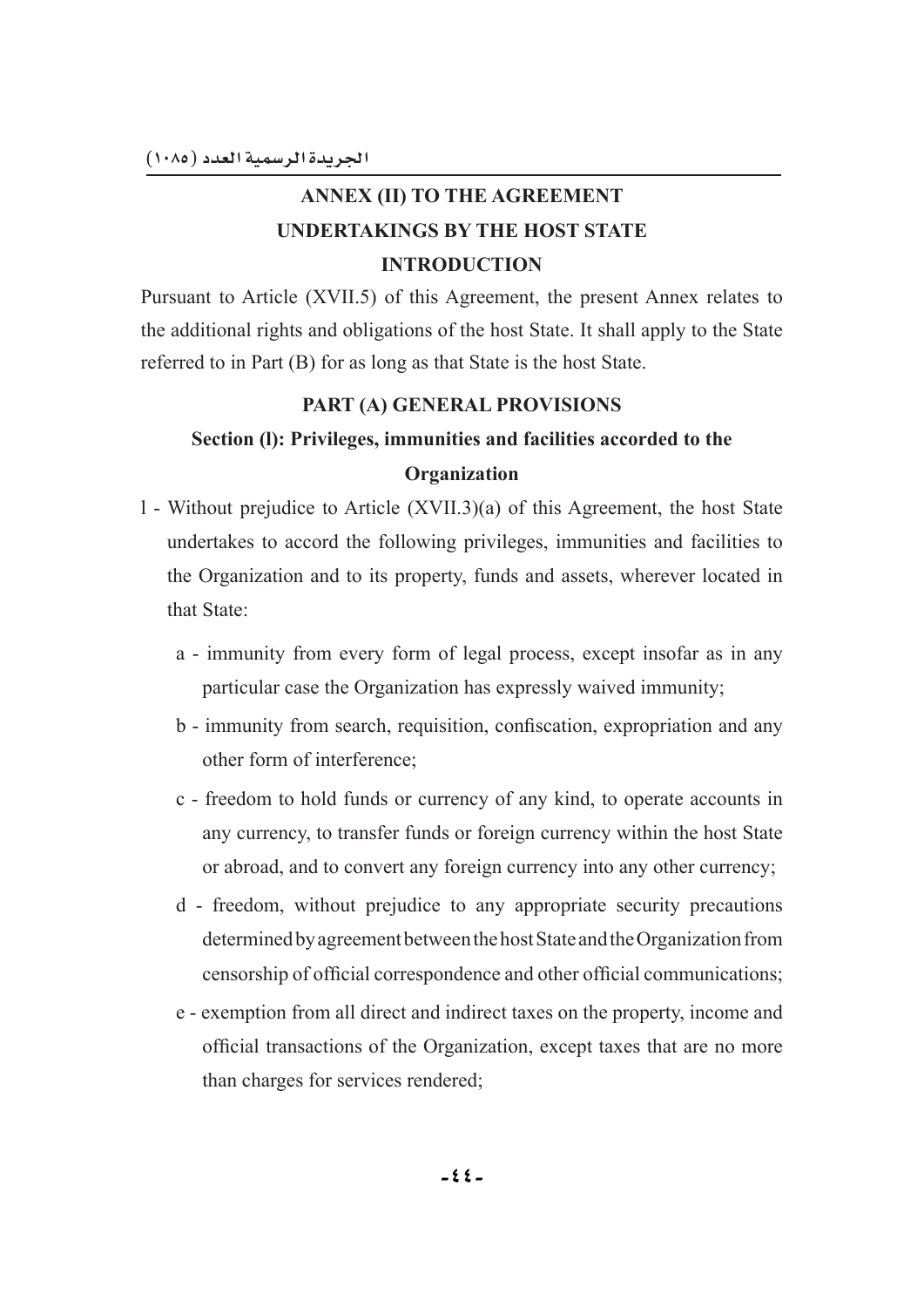- f exemption from customs duties and prohibitions and restrictions on imports and exports in respect of articles imported or exported by the Organization or on publications issued by the Organization, for official purposes.
- 2 The host State shall exercise due diligence to ensure that the security and tranquillity of the premises of the Organization are not in any way impaired and shall, at the request of the Executive Director of the Organization provide adequate police protection where necessary.
- 3 The Organization shall enjoy for its official communications treatment not less favourable than that accorded to any other organization or government, including the diplomatic mission of such other government, in the host State, in the matter of priorities and rates for mail, cables, telephone and other communications.

# Section (2): Privileges, immunities and facilities accorded to official representatives, the Executive Director and staff of the Organization and other persons

- l Without prejudice to Article (XVII.3)(b) of this Agreement, the host State undertakes to accord the following privileges, immunities and facilities:
	- a to the representatives of any State and of any intergovernmental organization with respect to the performance of their official duties in connection with the work of the Organization:
		- i immunity from personal arrest or detention except in the case of flagrancy, and from seizure of their personal baggage and, in respect of words spoken or written and all acts done by them in their official capacity, immunity from legal process of any kind;
		- ii inviolability for all papers and documents;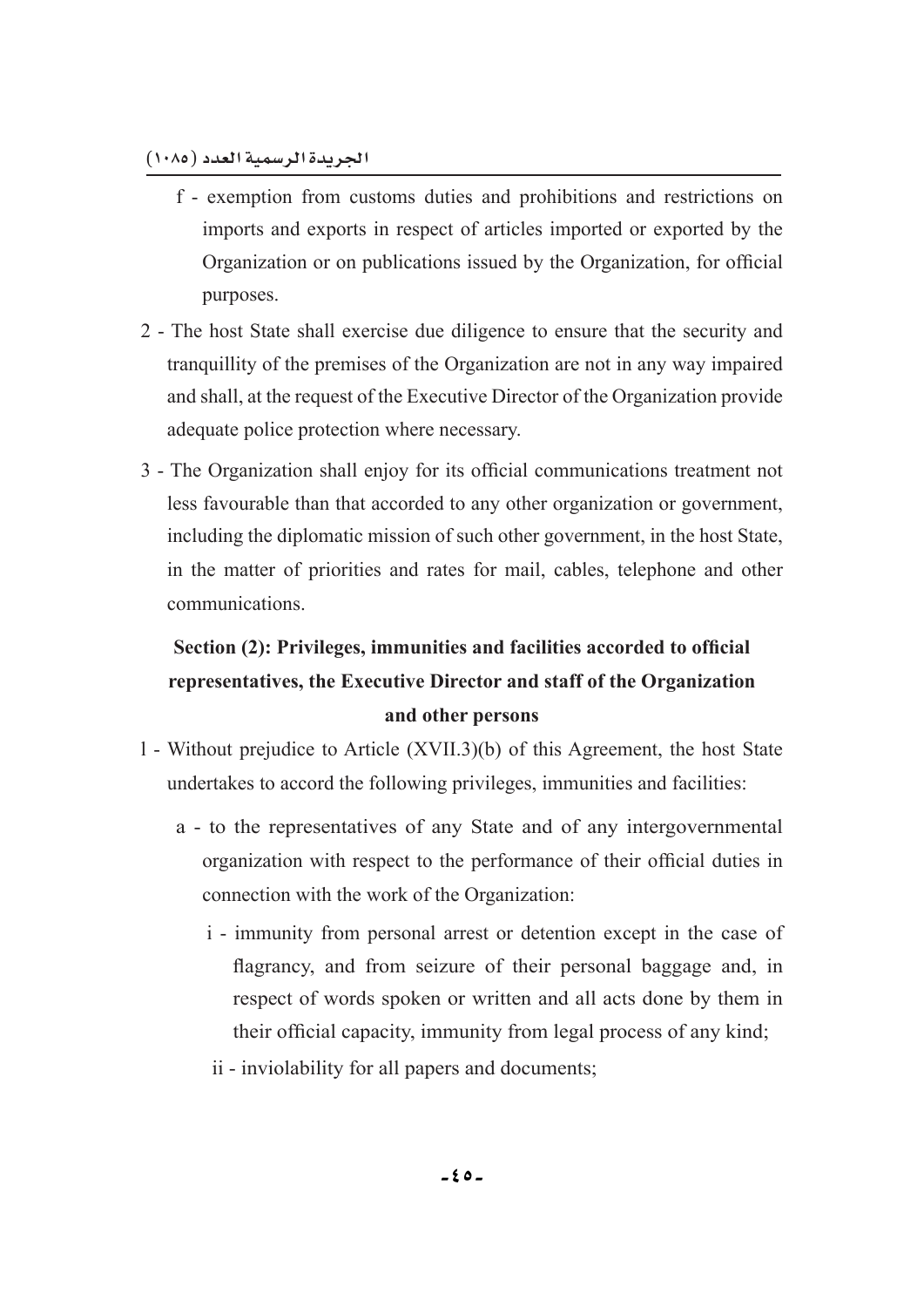- iii exemption in respect of themselves and their spouses from immigration restrictions, alien registration or national service obligations;
- iv the same facilities in respect of currency or exchange restrictions as are accorded to representatives of foreign governments on temporary official missions;
- b to the Executive Director and staff of the Organization:
	- i immunity from legal process in respect of words spoken or written and all acts done by them in their official capacity;
	- ii exemption from taxation on the salaries and emoluments paid to them by the Organization;
	- iii immunity, together with their spouses and dependants, from immigration restrictions and alien registration;
	- iv together with their spouses and dependants, the same repatriation facilities in time of crisis as officials of comparable rank of diplomatic missions;
	- v provided that they are not nationals of the host State, the right to import free of duty their furniture and effects, including one car, at the time of first taking up their post in the Organization, as well as replacements of such furniture and effects, including a car, at such intervals as may be agreed upon by the Organization and the Government of the host State.
- 2 In addition to the privileges and immunities referred to in paragraph (l), the Executive Director and staff of the Organization, provided that they are not nationals of the host State, shall be granted the same privileges in respect of exchange facilities as are accorded to officials of comparable rank of diplomatic missions.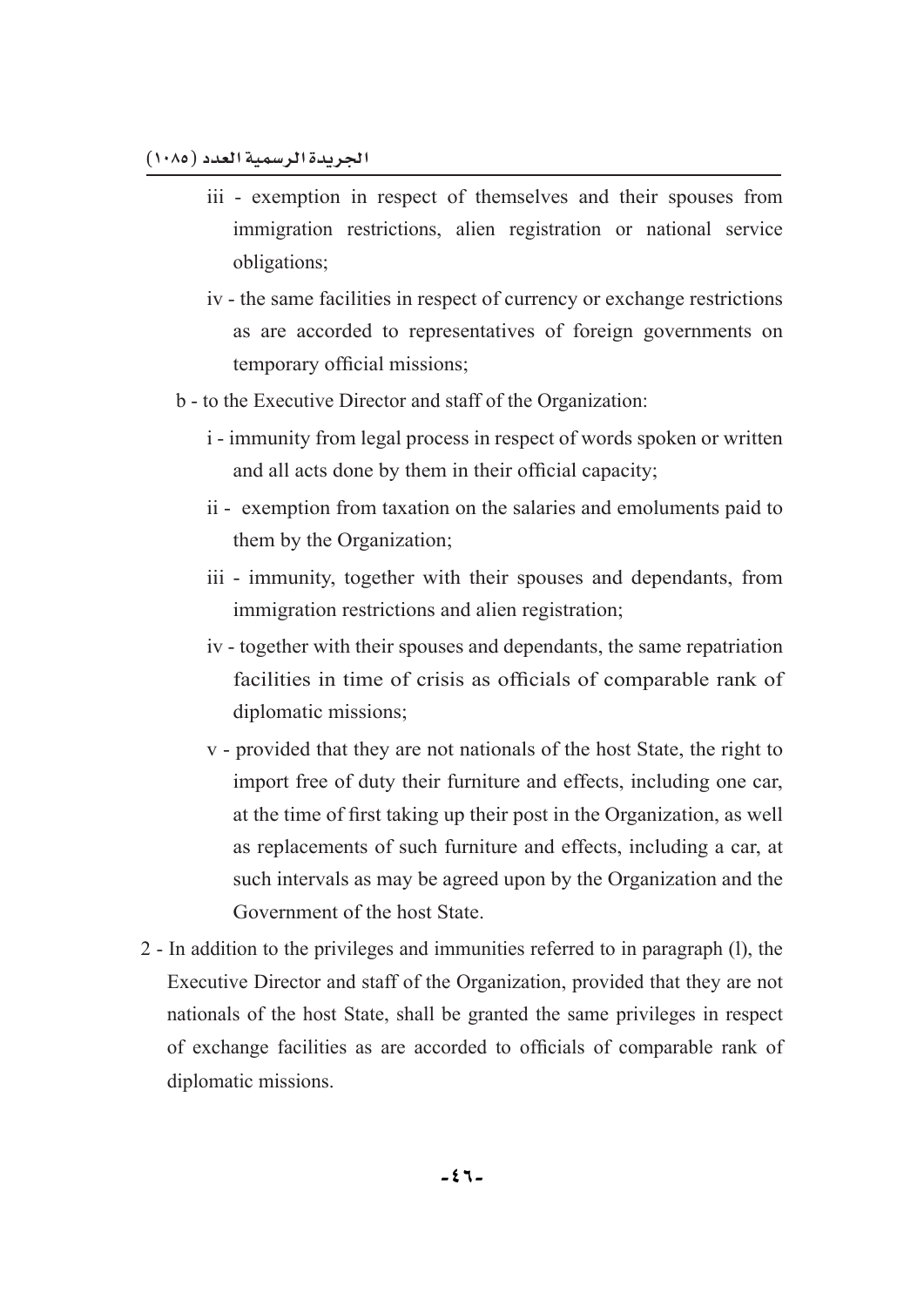- 3 Subject to the application of measures for the maintenance of public health and security, agreed upon between the host State and the Organization, the host State shall impose no impediment on the entry into, sojourn in and departure from its territory of the representatives of States or intergovernmental organizations referred to in paragraph (l)(a) , and their spouses, or of the Executive Director and staff of the Organization, and their spouses and dependants, or of any person visiting the Organization in connection with its work.
- 4 Any visa required for any person referred to in paragraph (3) shall be granted or extended promptly and without charge.

# **Section (3): Enforcement of the law of the host State**

The Organization shall cooperate with the appropriate authorities of the host State to facilitate the proper administration of justice, secure the observance of police regulations, and prevent the occurrence of any abuses in connection with the privileges, immunities and facilities conferred pursuant to Article (XVII) of this Agreement or to the present Annex. The Organization shall promptly examine requests for a waiver of immunity in any case where an immunity conferred upon a person pursuant to this Annex would impede the course of justice and could be waived without prejudice to the interests of the Organization.

# **Section (4): Amendment of this Part**

- l Subject to paragraph( 2), the present Part (A) of this Annex may be amended in the manner set out in Article (XX.l) to (3) of this Agrement.
- 2 Notwithstanding any other provision of this Agreement, including the present Annex, during such time as a headquarters agreement is in force between the host State and the Organization, no amendment to this Part may be adopted unless the host State has expressly consented thereto.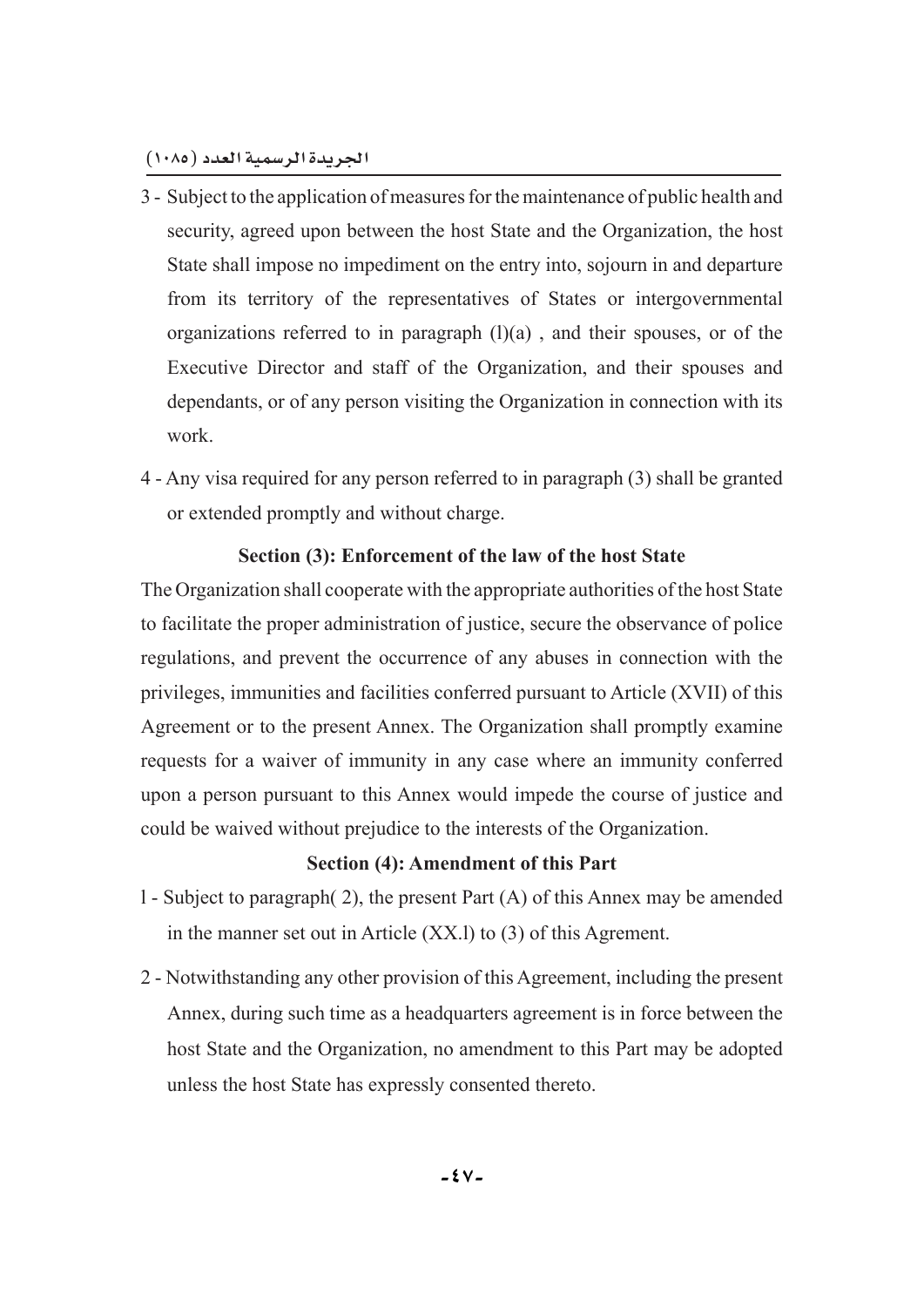# **PART (B) SPECIFIC PROVISIONS CONCERNING THE KINGDOM OF MOROCCO**

# **Section (I): Premises of the Organization and related facilities**

- l The seat of the Organization shall be located in Rabat.
- 2 The Kingdom of Morocco undertakes to arrange for the following:
	- a placing at the Organization's disposal, for its exclusive use, furnished premises equipped with telephones, a photocopying machine, telex and fax and including three executive offices and one office for the secretariat as well as a big auditorium for holding meetings and international gatherings;
	- b bearing the costs for maintenance, electricity, heating and water;
	- c placing at the Organization's disposal, on a full time basis, a senior secretary, a typist, a messenger and a driver.
- 3 The premises mentioned in paragraph (2) above shall remain at the disposal of the Organization as long as Morocco remains the Host Country. Should the Headquarters of the Organization be transferred, the Kingdom of Morocco shall remit to the Organization as compensation for the loss of use of the premises and equipment founded wholly or partially by the Organization, equitable amount under the circumstances.
- 4 On the request of the Organization, Morocco shall undertake, at its own expense, any necessary maintenance and repair to the premises referred to in paragraph (2).
- 5 In carrying out their functions, staff members of the Organization may use all means of public transport at the same rates and in the same conditions, as the staff of diplomatic missions.